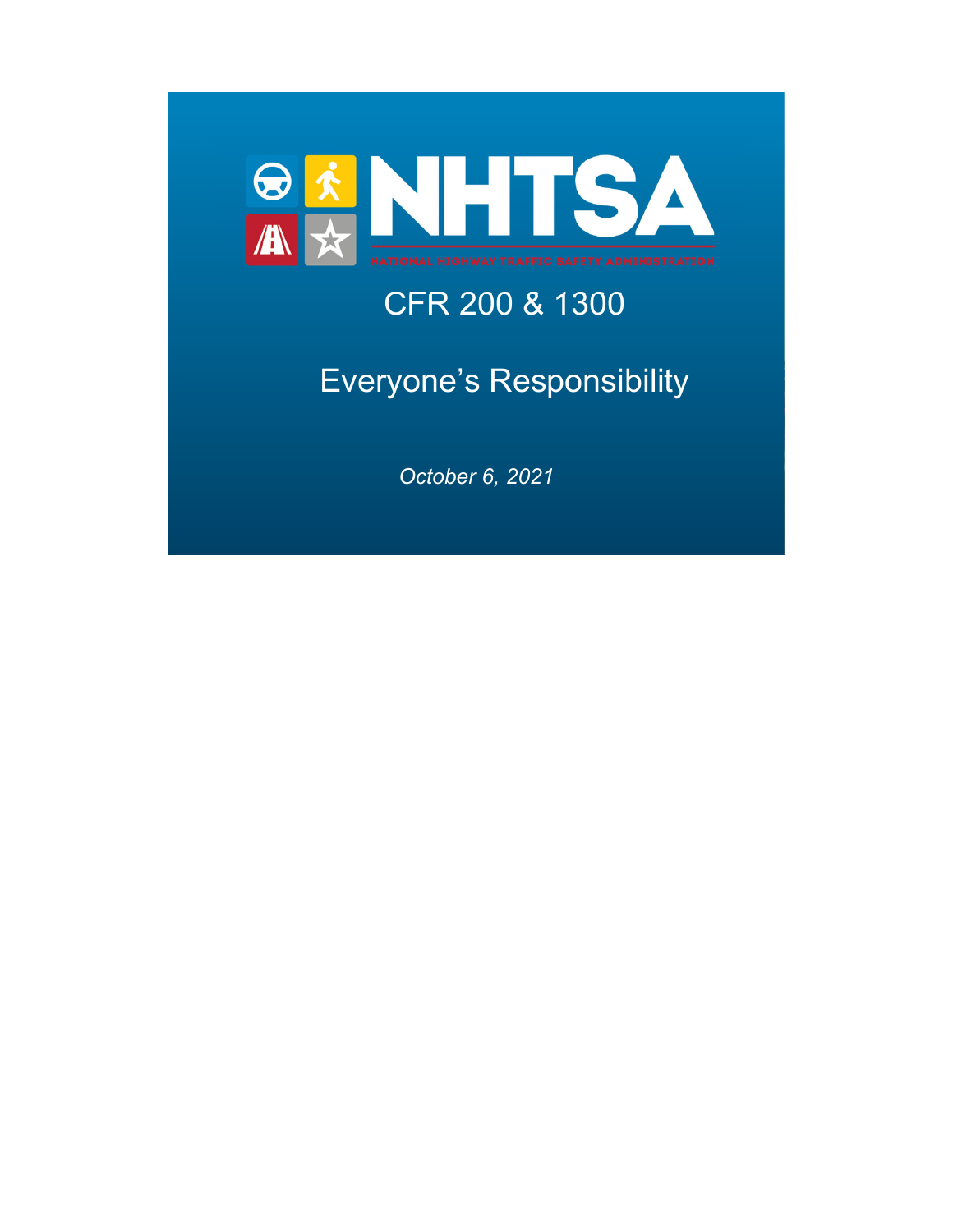

**BENHTSA** 

This slide shows a snapshot/overview of National data. Urban fatalities make up a significant portion of national traffic fatalities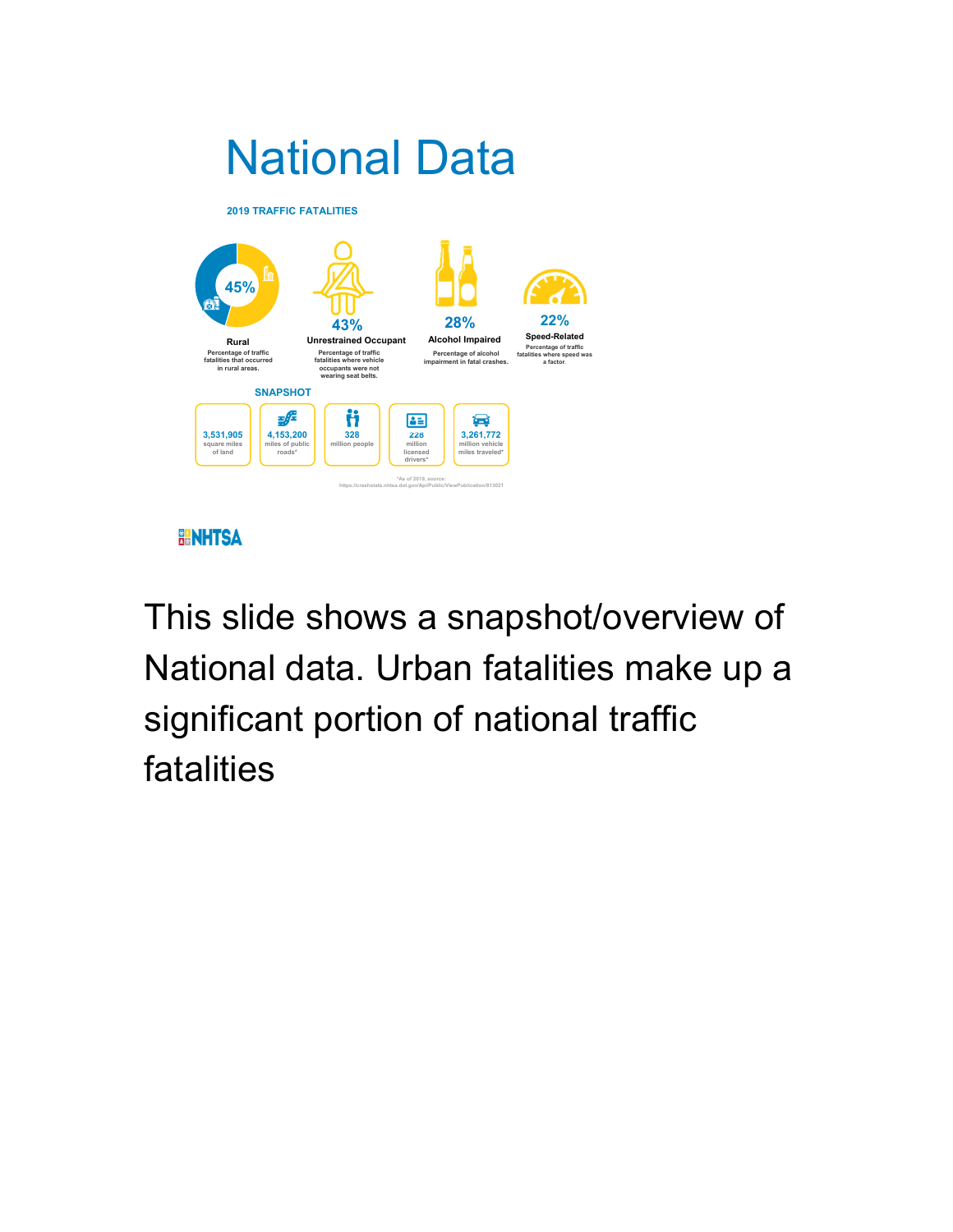

**BENHTSA** 

This slide shows a snapshot/overview of Oklahoma data. Rural fatalities make up a significant portion of national traffic fatalities, the other measures are close.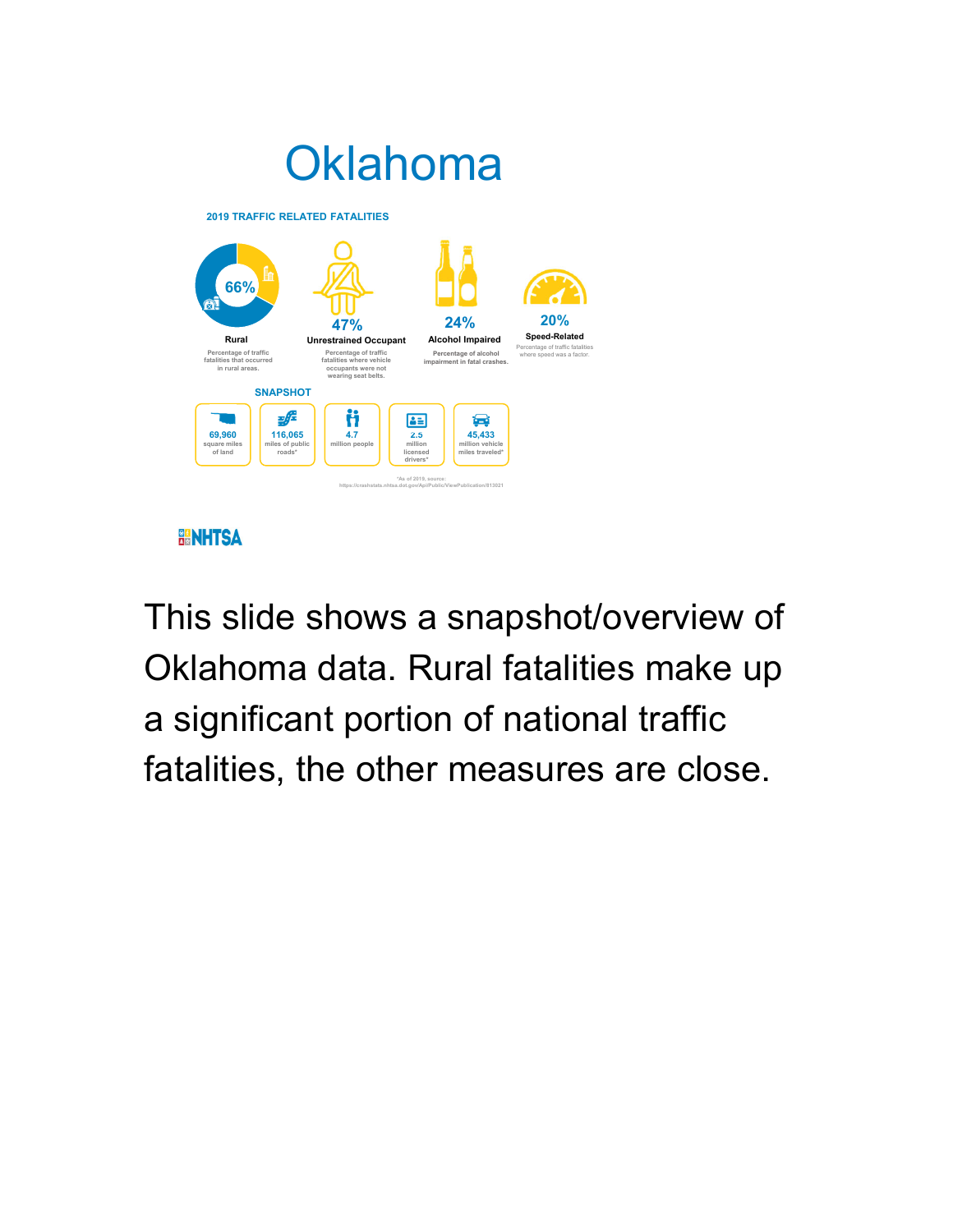# **Oklahoma**

|                                                                                                                                                                                                                                                                                         |                                                        |        | <b>Motorcycle Safety</b> |         | <b>Distracted Driving</b> | <b>Public Information &amp; Education</b> |      |              |               |
|-----------------------------------------------------------------------------------------------------------------------------------------------------------------------------------------------------------------------------------------------------------------------------------------|--------------------------------------------------------|--------|--------------------------|---------|---------------------------|-------------------------------------------|------|--------------|---------------|
| The vision of the Oklahoma Highway Safety Office (OHSO) is to establish and maintain safe roadways for everyone.                                                                                                                                                                        |                                                        |        |                          |         |                           |                                           |      |              |               |
| The majority of motor vehicle fatalities in Oklahoma are the result of driver behavior. Impaired driving, speeding, distracted driving and failure to wear a seat belt are behaviors that can be changed through awareness,<br>education and strict enforcement of traffic safety laws. |                                                        |        |                          |         |                           |                                           |      |              |               |
| The Oklahoma Highway Safety Office coordinates a statewide behavioral highway safety program by making federal funds from the National Highway Traffic Safety Administration (NHTSA) available to state and local                                                                       |                                                        |        |                          |         |                           |                                           |      |              |               |
| entities. These dollars fund programs that help these groups enforce traffic laws, educate the public in traffic safety, and provide varied and effective means of reducing fatalities, injuries and economic losses from                                                               |                                                        |        |                          |         |                           |                                           |      |              |               |
| crashes.                                                                                                                                                                                                                                                                                |                                                        |        |                          |         |                           |                                           |      |              |               |
|                                                                                                                                                                                                                                                                                         |                                                        |        |                          |         |                           |                                           |      |              |               |
|                                                                                                                                                                                                                                                                                         |                                                        |        |                          |         |                           |                                           |      |              |               |
|                                                                                                                                                                                                                                                                                         |                                                        |        |                          |         |                           |                                           |      |              |               |
| Oklahoma Daily Traffic Fatality Report                                                                                                                                                                                                                                                  |                                                        |        |                          |         |                           |                                           |      |              |               |
|                                                                                                                                                                                                                                                                                         |                                                        |        |                          |         |                           |                                           |      |              |               |
|                                                                                                                                                                                                                                                                                         |                                                        |        | 2021 (Preliminary Data)  |         |                           | <b>Increase / Decrease</b>                |      |              |               |
|                                                                                                                                                                                                                                                                                         | 2020 (Preliminary Data)                                |        |                          |         |                           |                                           |      |              |               |
|                                                                                                                                                                                                                                                                                         | OHP                                                    | Police | Total                    | OHP     | Police                    | Total                                     | OHP  | Police       |               |
|                                                                                                                                                                                                                                                                                         | 1                                                      | 1      | $\overline{2}$           | $\circ$ | $\mathbf{1}$              | $\mathbf{1}$                              | $-1$ | $\mathbf{0}$ | Total<br>$-1$ |
| Date<br>September 30<br>September 1-30                                                                                                                                                                                                                                                  | 37                                                     | 18     | 55                       | 55      | 15                        | 70                                        | 18   | $-3$         | 15            |
| Year-to-date                                                                                                                                                                                                                                                                            | 333                                                    | 108    | 441                      | 368     | 134                       | 502                                       | 35   | 26           | 61            |
|                                                                                                                                                                                                                                                                                         |                                                        |        |                          |         |                           |                                           |      |              |               |
|                                                                                                                                                                                                                                                                                         |                                                        |        |                          |         |                           |                                           |      |              |               |
|                                                                                                                                                                                                                                                                                         |                                                        |        |                          |         |                           |                                           |      |              |               |
|                                                                                                                                                                                                                                                                                         |                                                        |        |                          |         |                           |                                           |      |              |               |
|                                                                                                                                                                                                                                                                                         | Red means fatalities are higher than at this time last |        |                          |         |                           |                                           |      |              |               |
| Reflects preliminary reports received by DPS as of October 1 of each year.<br>year:                                                                                                                                                                                                     | Yellow means the number of fatalities is unchanged.    |        |                          |         |                           |                                           |      |              |               |

**BENHTSA** 

This is a snapshot from the OHSO website. It paints an interesting picture with the preliminary data.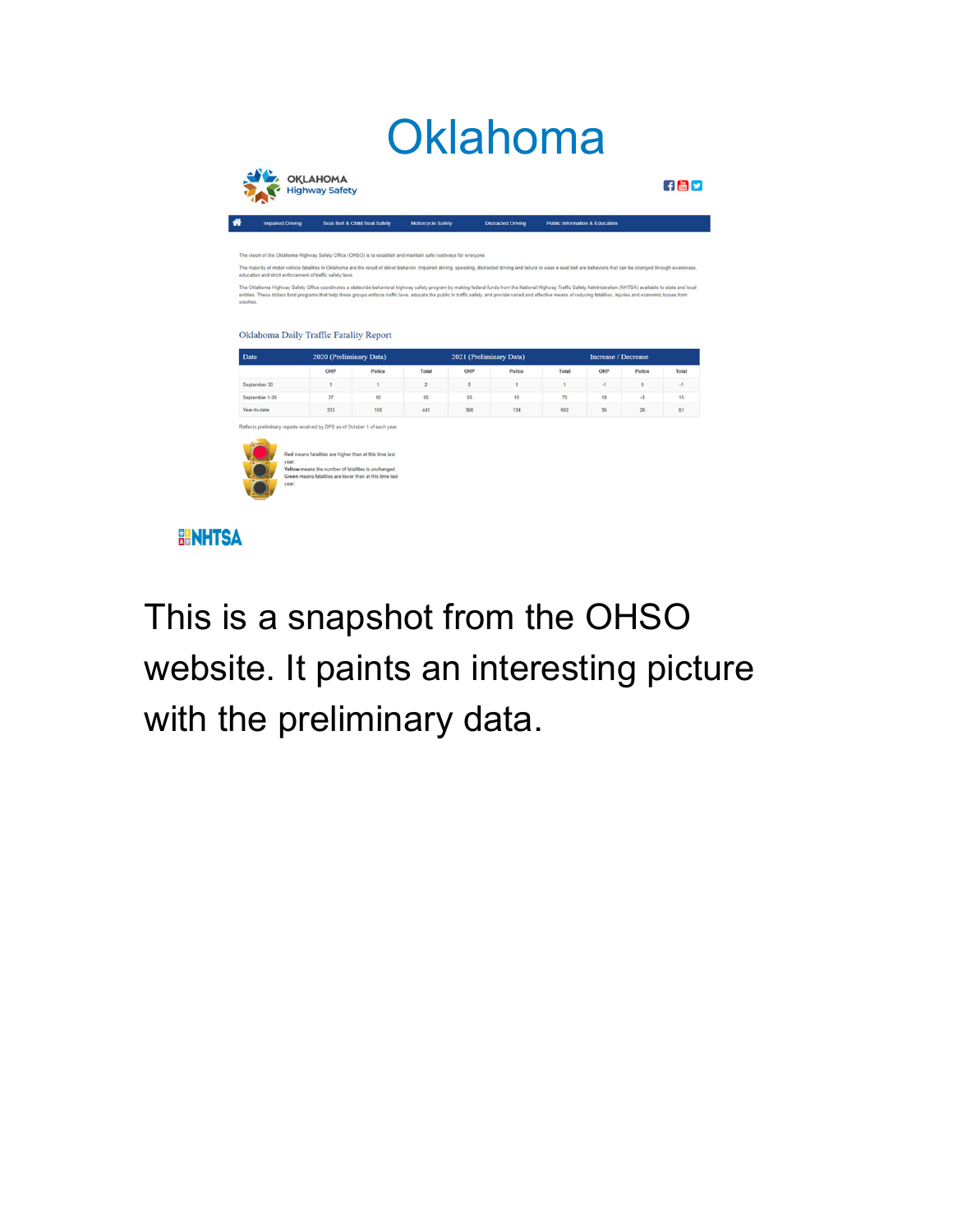### Grant Program Regulations

23 CFR Part 1300 - UNIFORM PROCEDURES FOR STATE HIGHWAY SAFETY GRANT PROGRAMS

"FAST Act"

2 CFR Part 200 - UNIFORM ADMINISTRATIVE REQUIREMENTS, COST PRINCIPLES, AND AUDIT REQUIREMENTS FOR FEDERAL AWARDS

(The "Supercircular")

**BENHTSA**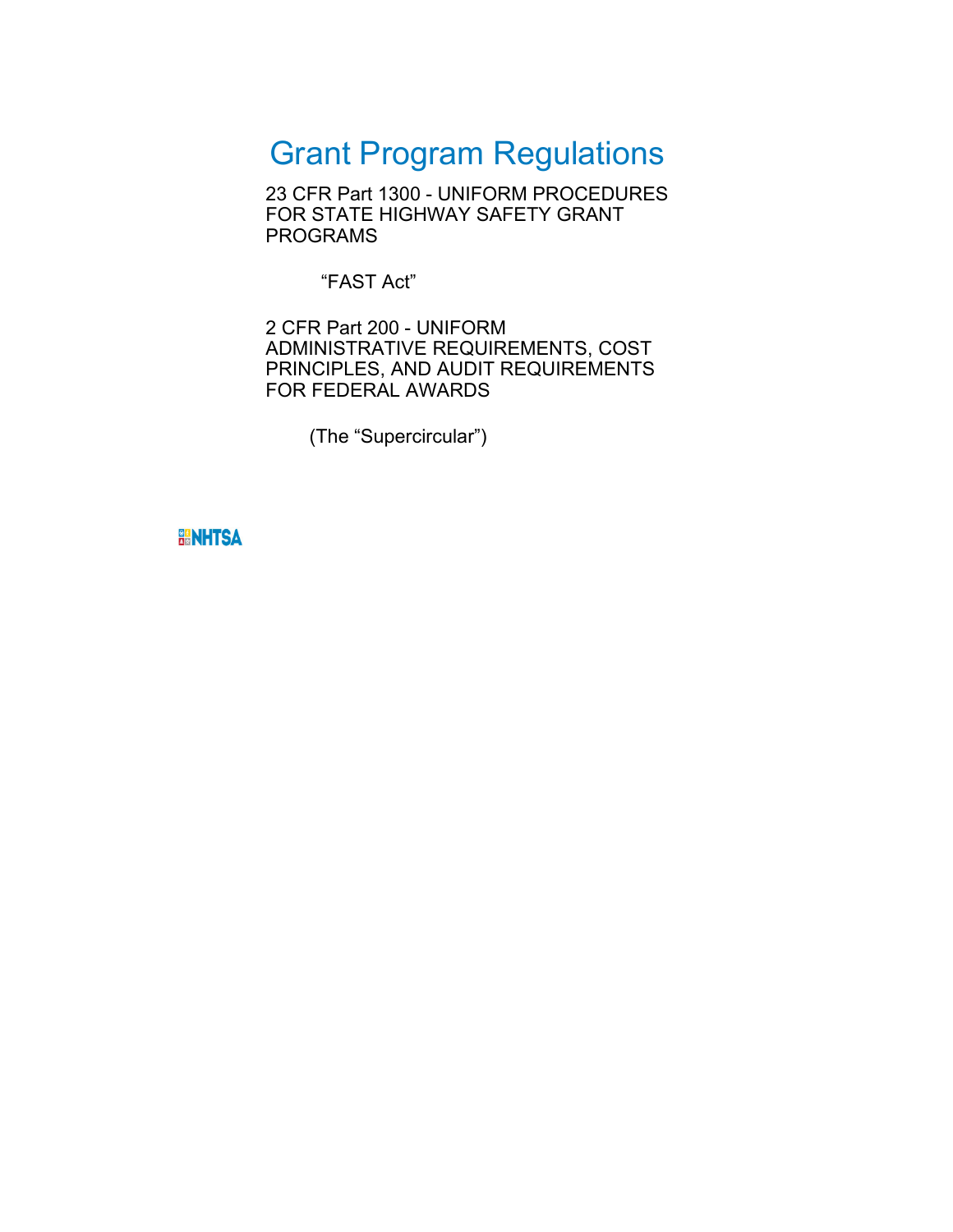## FAST Act

- 23 CFR Part 1300 UNIFORM PROCEDURES FOR STATE HIGHWAY SAFETY GRANT PROGRAMS
	- Current 5-year authorization replaced MAP-21.
	- Extended for one year and one month (FY2021)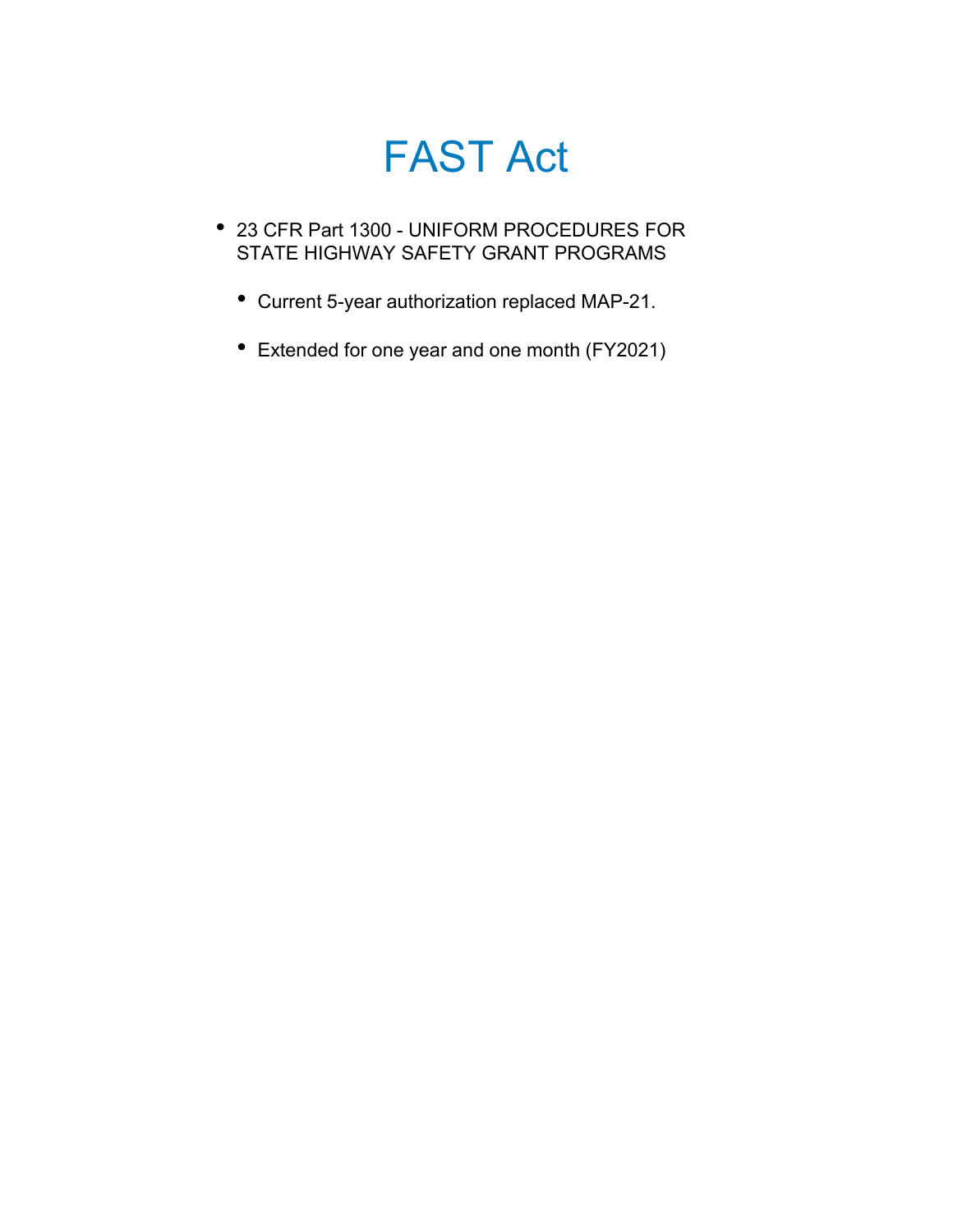### 2 C. F. R. Part 200 AKA the "Supercircular"

#### **What is the Supercircular?**

#### **The rules all agencies that receive federal funding are obligated to follow.**

- Administrative Requirements
- Cost Principles
- Audit Requirements
	- Ease administrative burdens
	- Streamline guidance
	- Strengthen oversight to reduce risk of waste, fraud and abuse

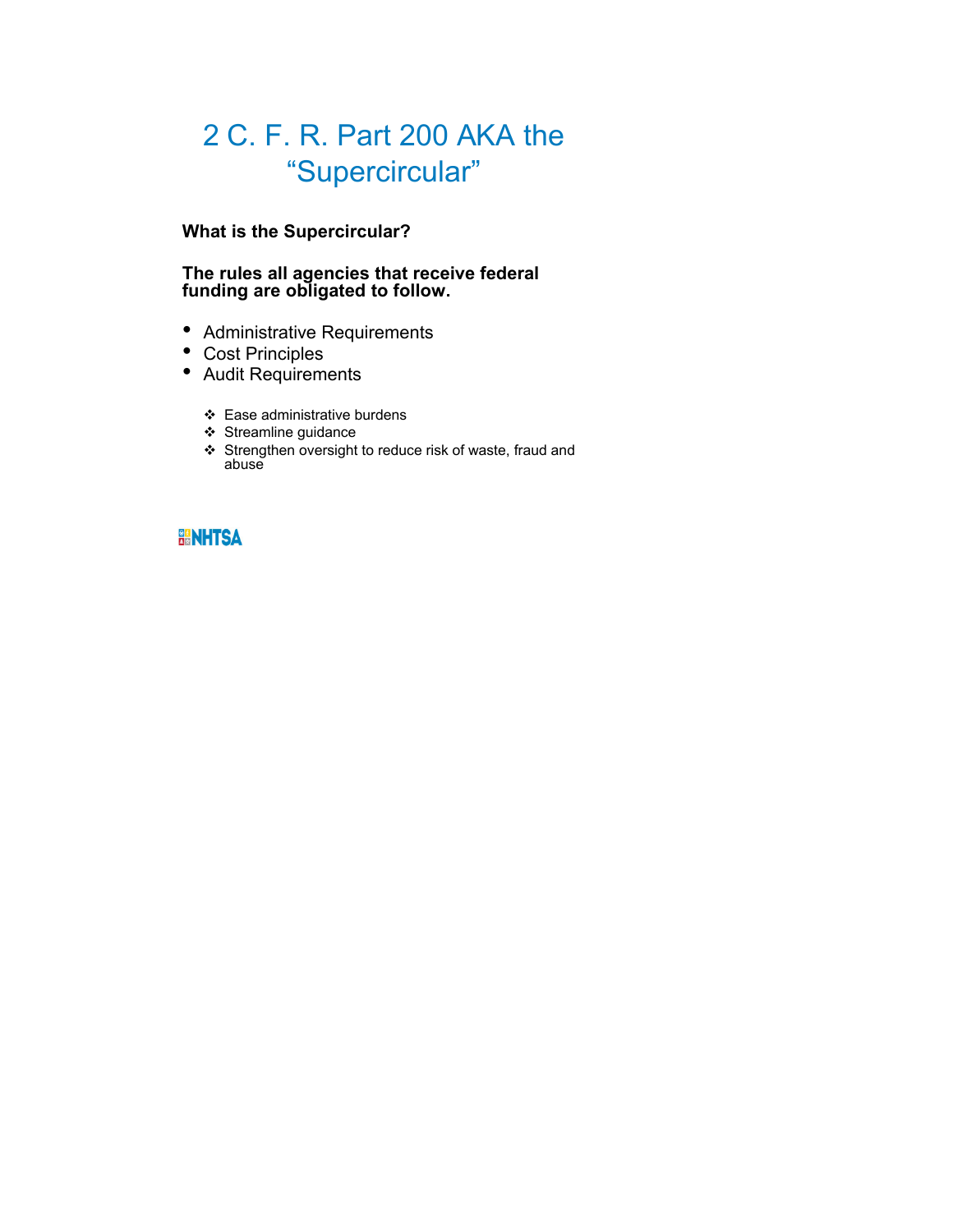### 200.51 Grant Agreement

Grant Agreement - a legal instrument of financial assistance between a Federal awarding agency or pass-through entity and a non-Federal entity.

How do the rules apply to me?

Oklahoma is the pass-through entity, but if you, as a subrecipient, have a subcontractor, they could be considered a pass-through entity.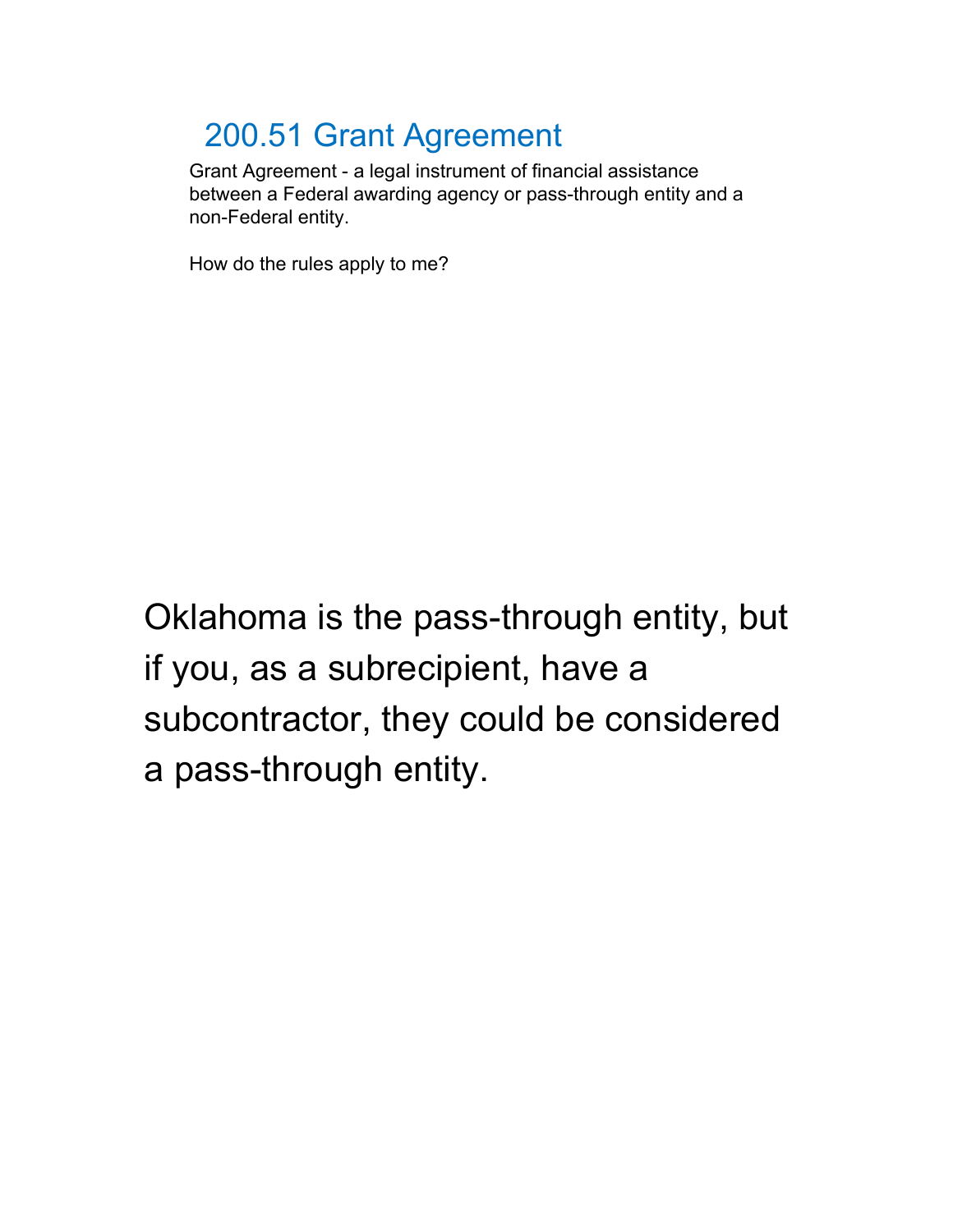Are you a Non-Federal entity, a pass-through entity, recipient or a sub-recipient?

Why does it matter?

Regulatory requirements may differ.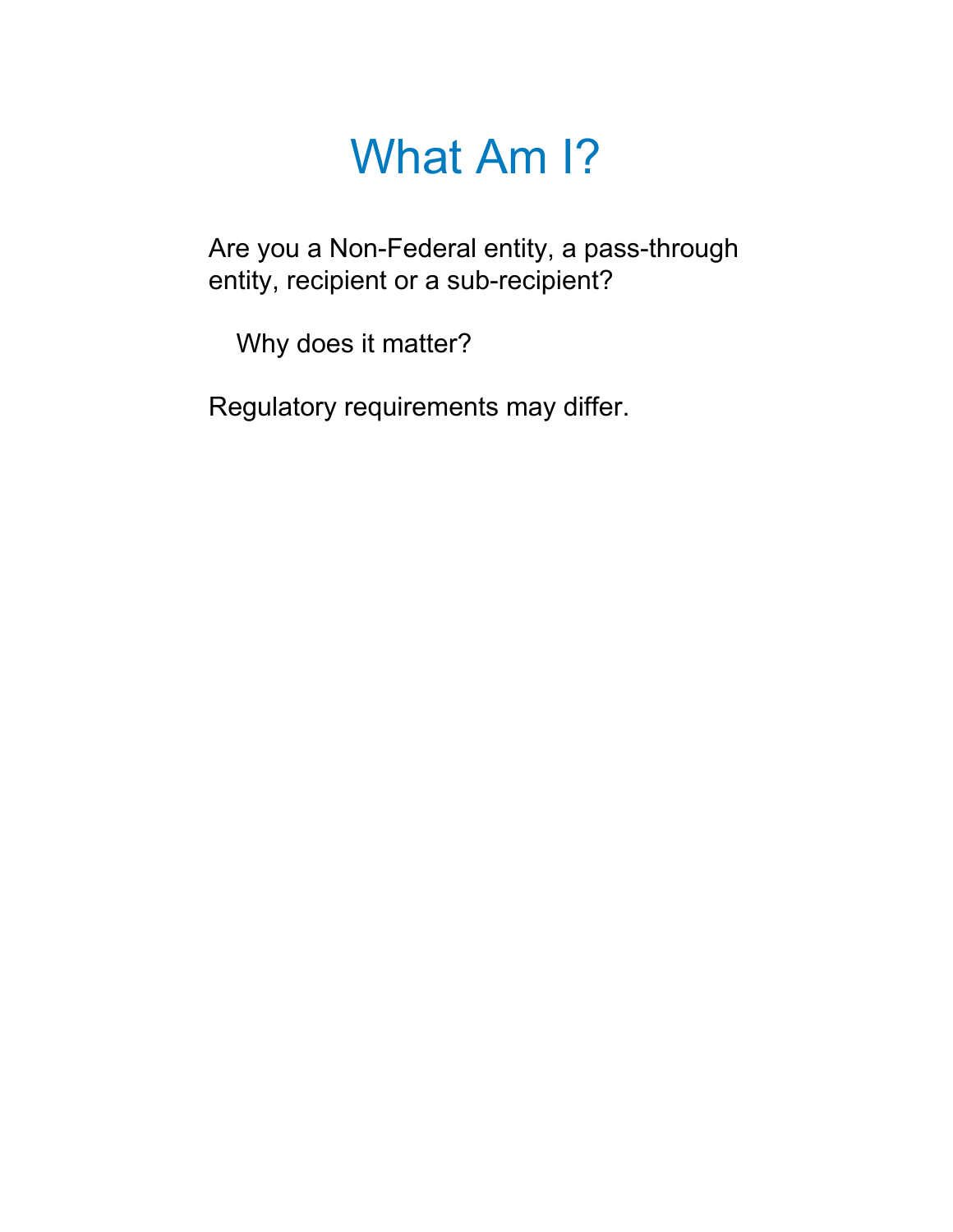#### **§200.69 Non-Federal entity.**

Non-Federal entity means a state, local government, Indian tribe, institution of higher education (IHE), or nonprofit organization that carries out a Federal award as a recipient or subrecipient.

Examples include: Oklahoma Highway Safety Office (OHSO) Oklahoma Department of Public Safety Tulsa P.D. Chickasaw Tribe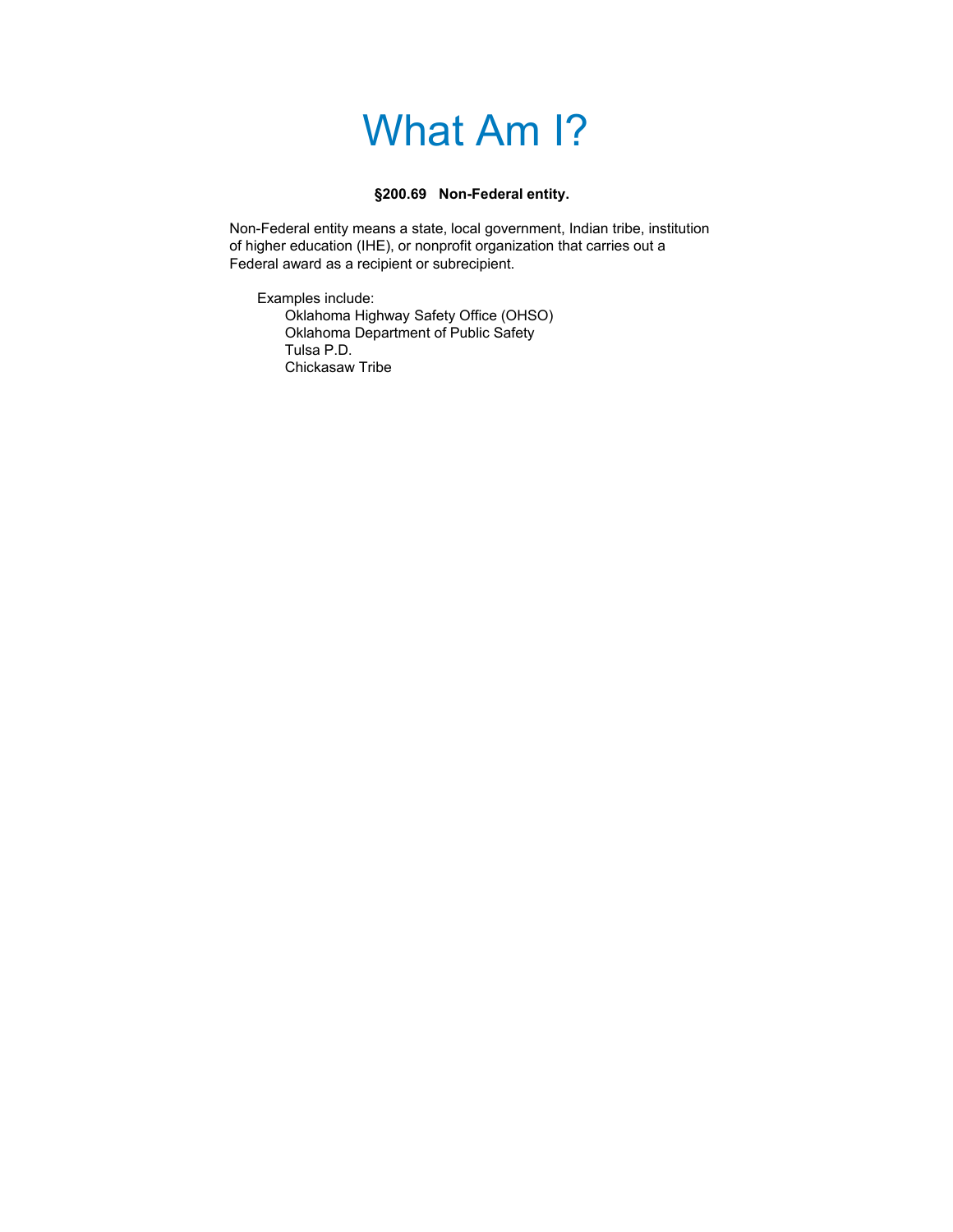#### **§200.74 Pass-through entity.**

Pass-through entity means a non-Federal entity that provides a subaward to a subrecipient to carry out part of a Federal program.

Typically, the State HSO – OHSO But…could be your agency if you provide a subaward.

200.331 Requirements for a Pass-Through Entity

https://www.ecfr.gov/cgi-bin/textidx?SID=00edfa4e33dfa0201f97589e3924f3b8&tpl=/ecfrbrowse/Title02/2cfr 200\_main\_02.tpl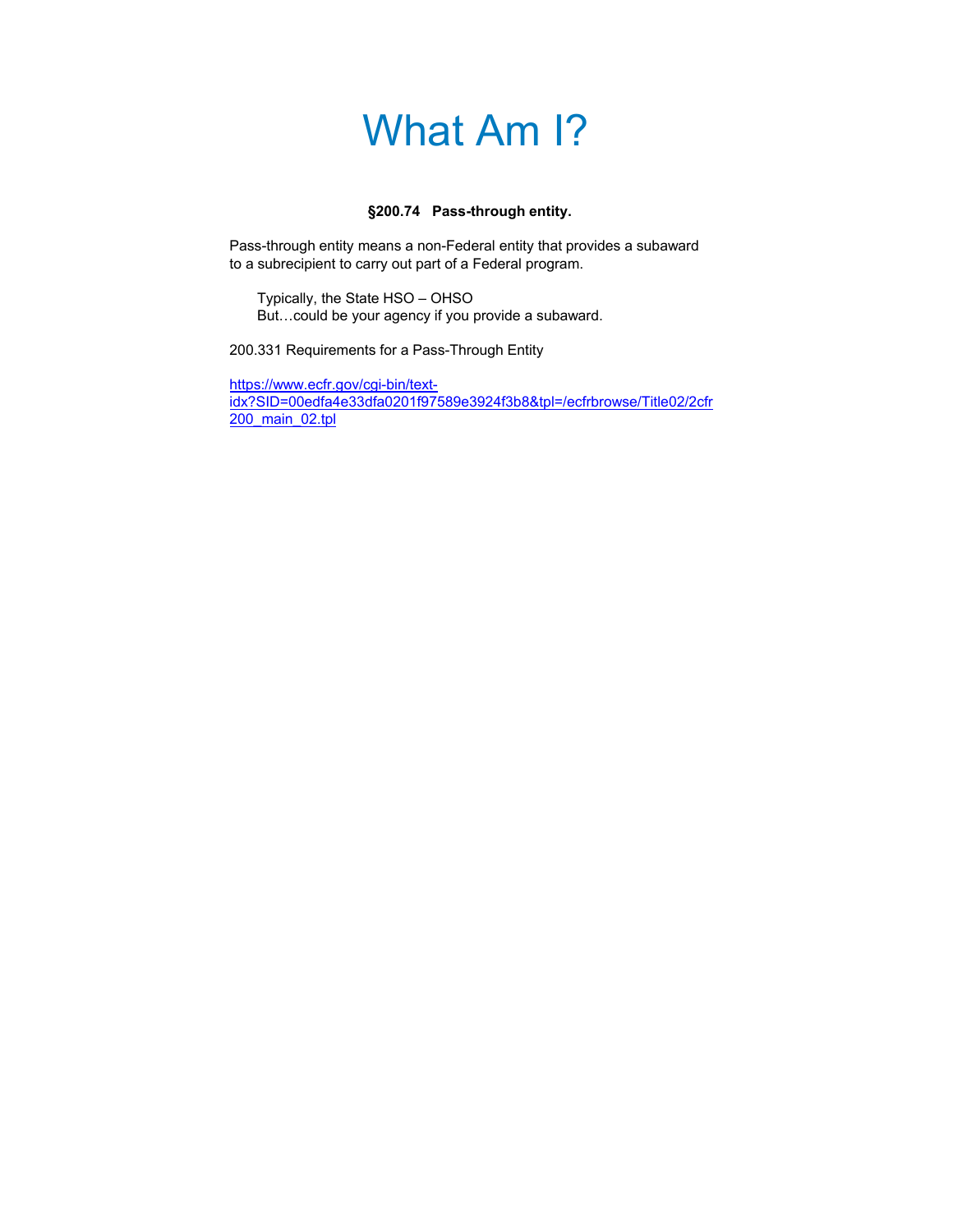#### **§200.86 Recipient.**

Recipient means a **non-Federal entity** that **receives a Federal award directly from a Federal awarding agency** to carry out an activity under a Federal program. The term recipient does not include subrecipients. See also §200.69 Non-Federal entity. **(This is the OHSO).**

#### **§200.93 Subrecipient**.

Subrecipient means a **non-Federal entity** that **receives a subaward from a pass-through entity** to carry out part of a Federal program…A subrecipient may also be a recipient of other Federal awards directly from a Federal awarding agency. **(This is typically you).**

#### **§200.92 Subaward.**

Subaward means an award provided **by a pass-through entity to a subrecipient** for the subrecipient to carry out part of a Federal award received by the pass-through entity…subaward may be provided through any form of legal agreement, including an agreement that the pass-through entity considers a contract.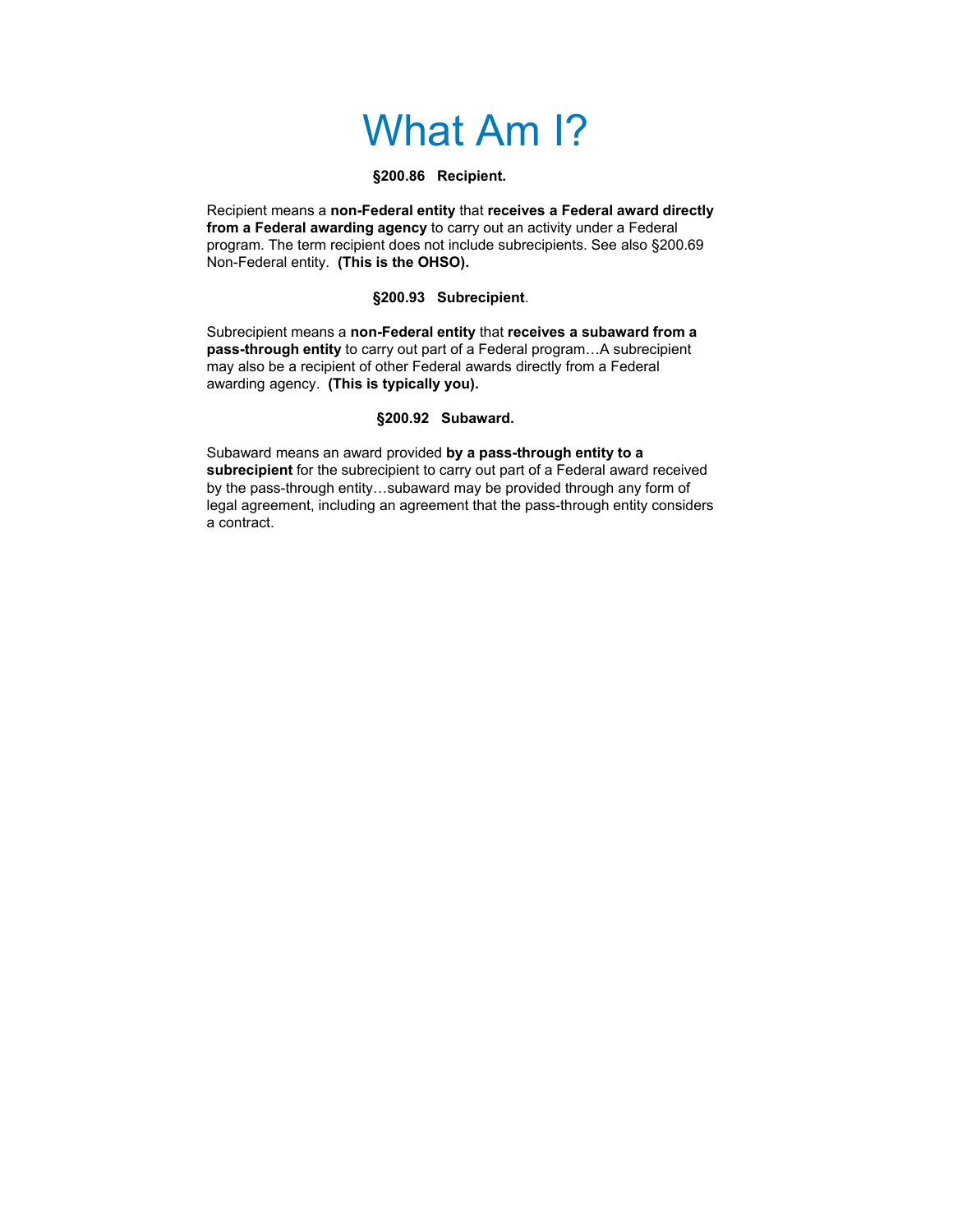### 2 C.F.R. 200.303 Internal Controls

The non-Federal entity must:

(a)Establish and maintain effective internal control over the Federal award that provides reasonable assurance that the non-Federal entity is managing the Federal award in compliance with Federal statutes, regulations, and the terms and conditions of the Federal award.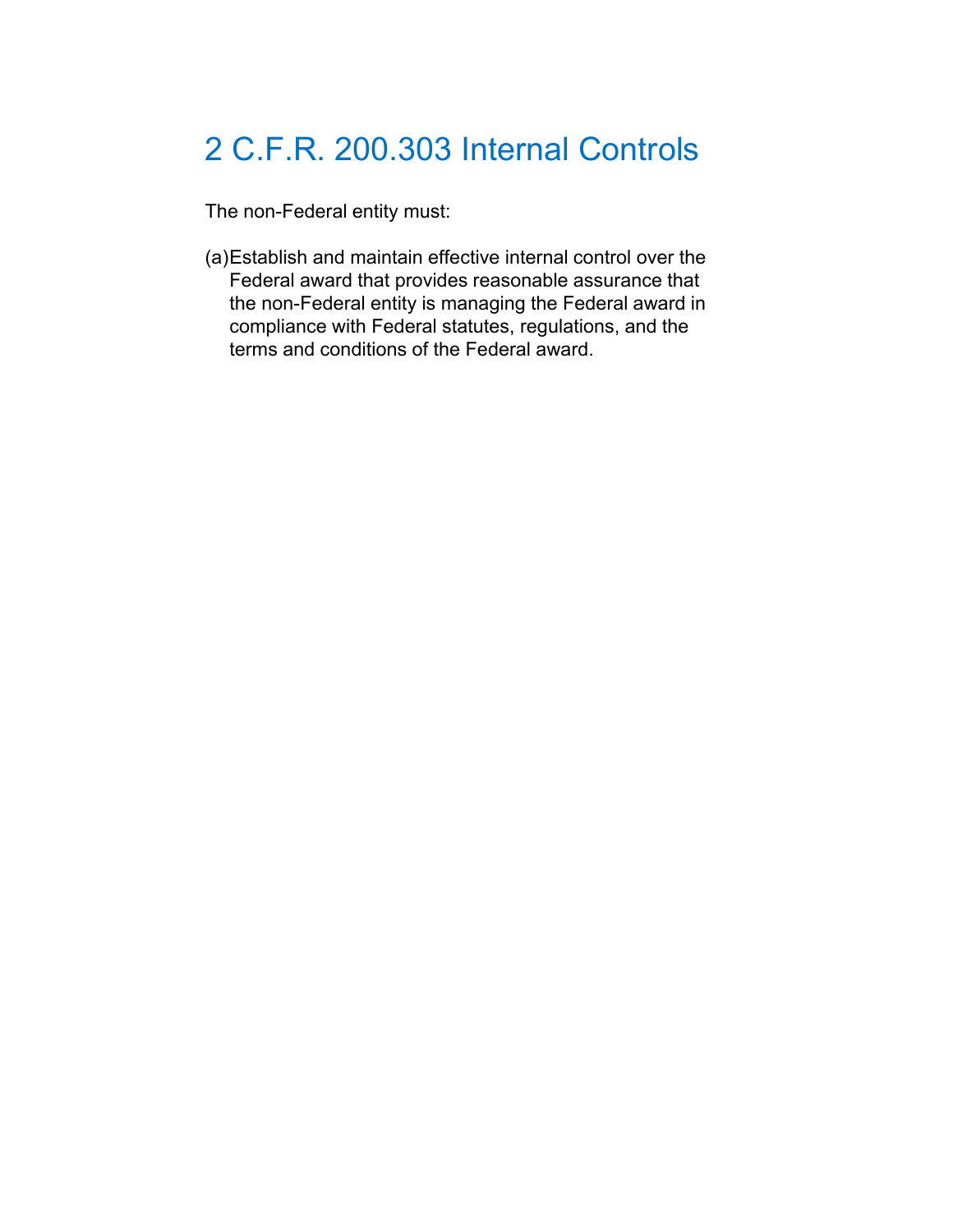### 2 C.F.R. 200.328 Monitoring and Reporting Program Performance

*Monitoring by the Non-Federal Entity*

The non-Federal entity is responsible for oversight of the operations of the Federal award supported activities.

The non-Federal entity must monitor its activities under Federal awards to assure compliance with applicable Federal requirements and performance expectations.

Monitoring by the non-Federal entity must cover each program, function or activity*.*

## If you receive funding, you will be monitored in accordance with regulations.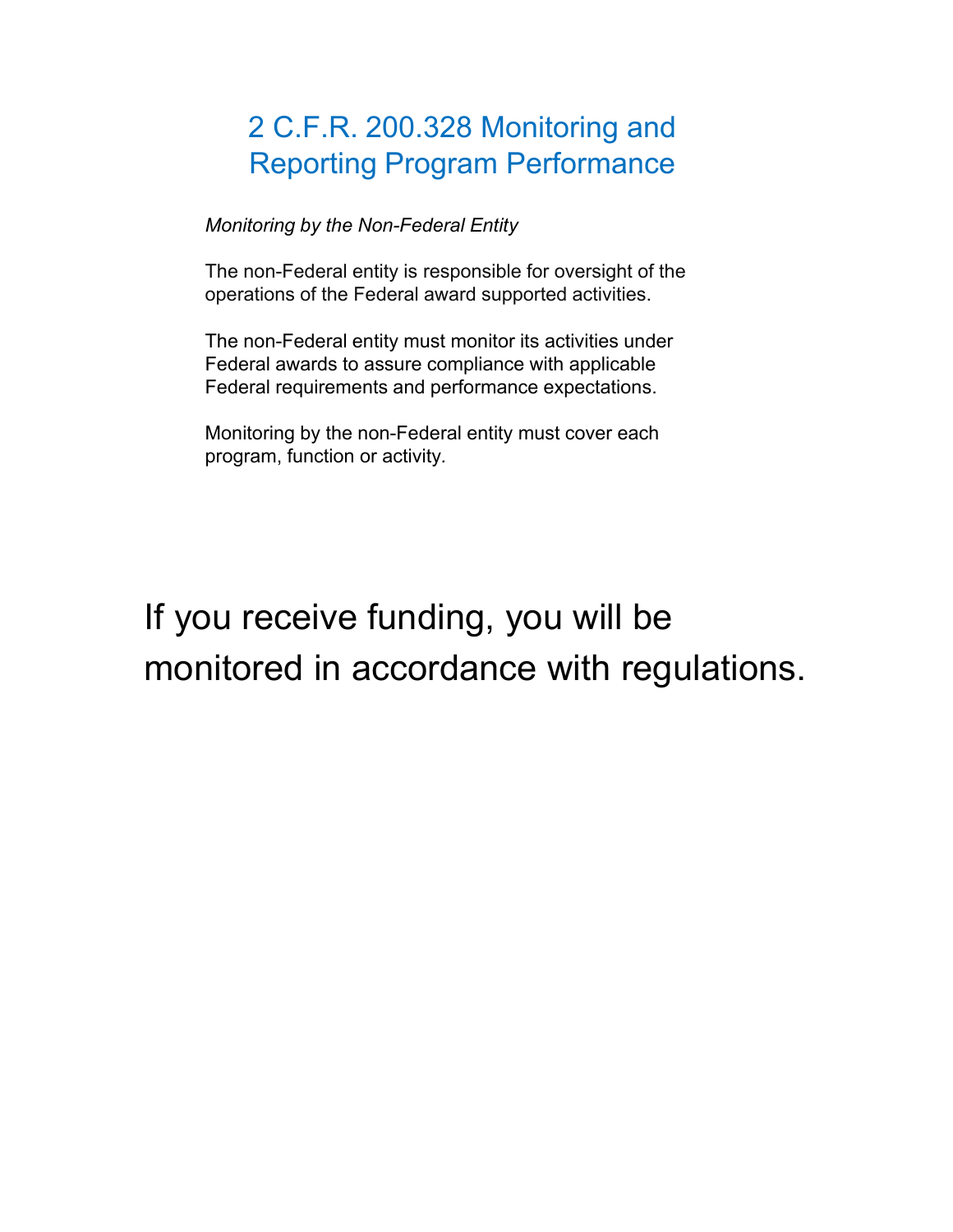#### 2 C.F.R. 200.213 Suspension and **Debarment**

These proceedings are initiated by the federal awarding agency.

May prohibit an individual or entity from receiving federal grant money in the future.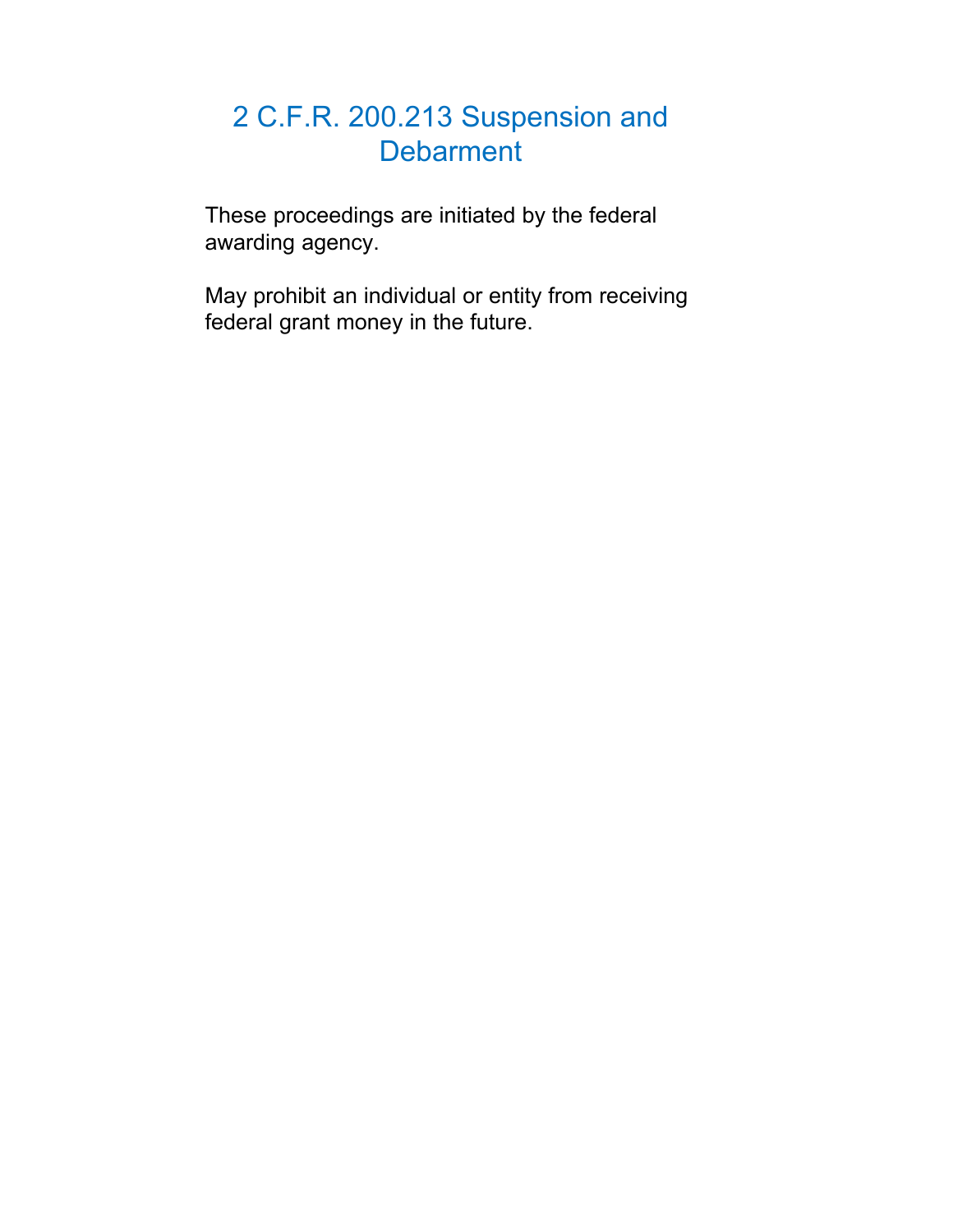### 2 C.F.R. 200 Subpart E Cost Principles

The non-Federal entity is responsible for the efficient and effective administration of the Federal award through the application of sound management practices.

The non-Federal entity assumes responsibility for administering Federal funds in a manner consistent with underlying agreements, program objectives, and the terms and conditions of the Federal award.

The non-Federal entity…has the primary responsibility for employing whatever form of sound organization and management techniques may be necessary in order to assure proper and efficient administration of the Federal award.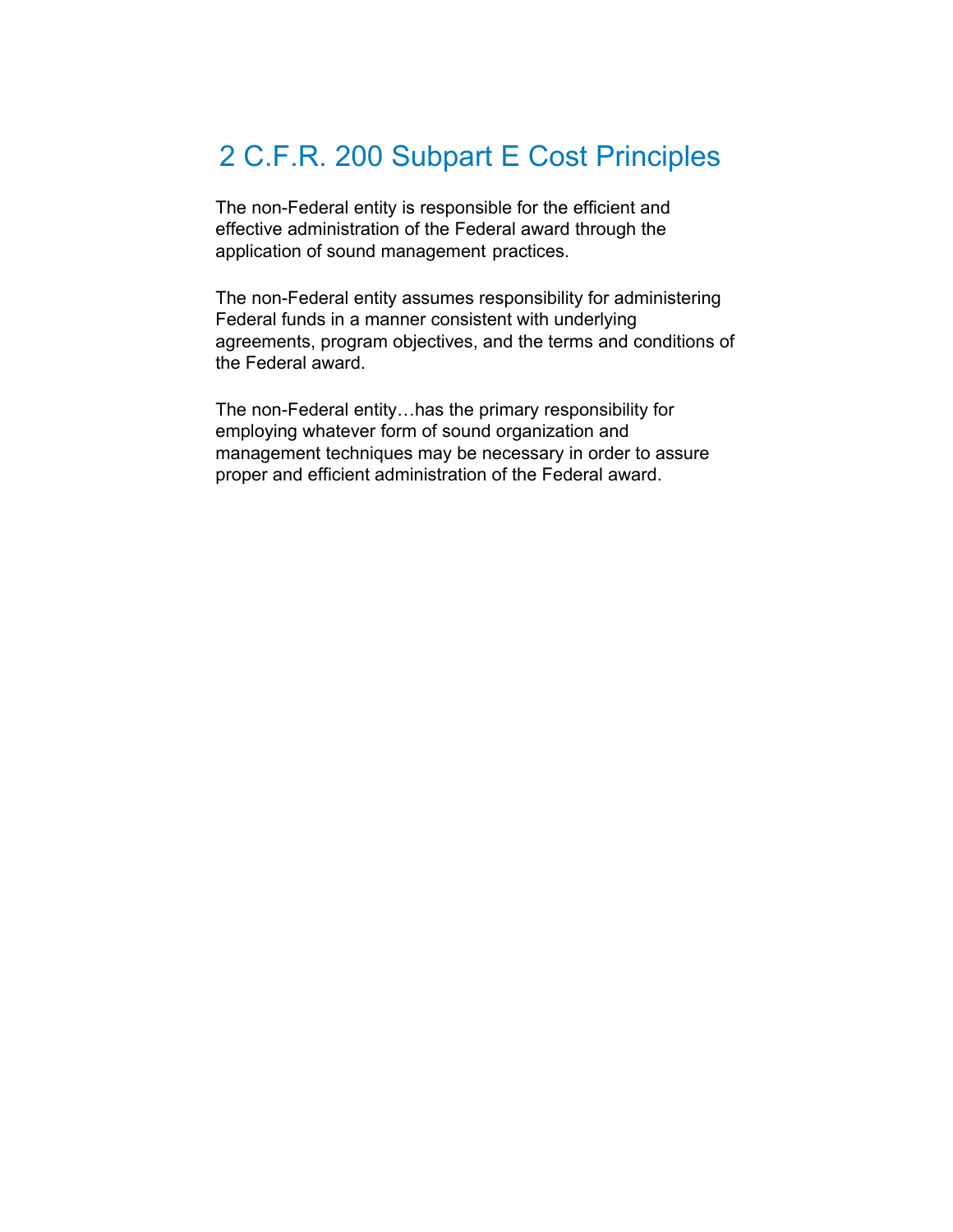### Use of Funds

#### **2 C.F.R. 200.403 Factors affecting allowability of costs.**

Except where otherwise authorized by statute, costs must meet the following general criteria in order to be allowable under Federal awards:

Be **necessary and reasonable** for the performance of the Federal award and be **allocable** thereto under these principles.

Be consistent with policies and procedures that apply uniformly to both federally-financed and other activities of the non-Federal entity.

Be adequately documented.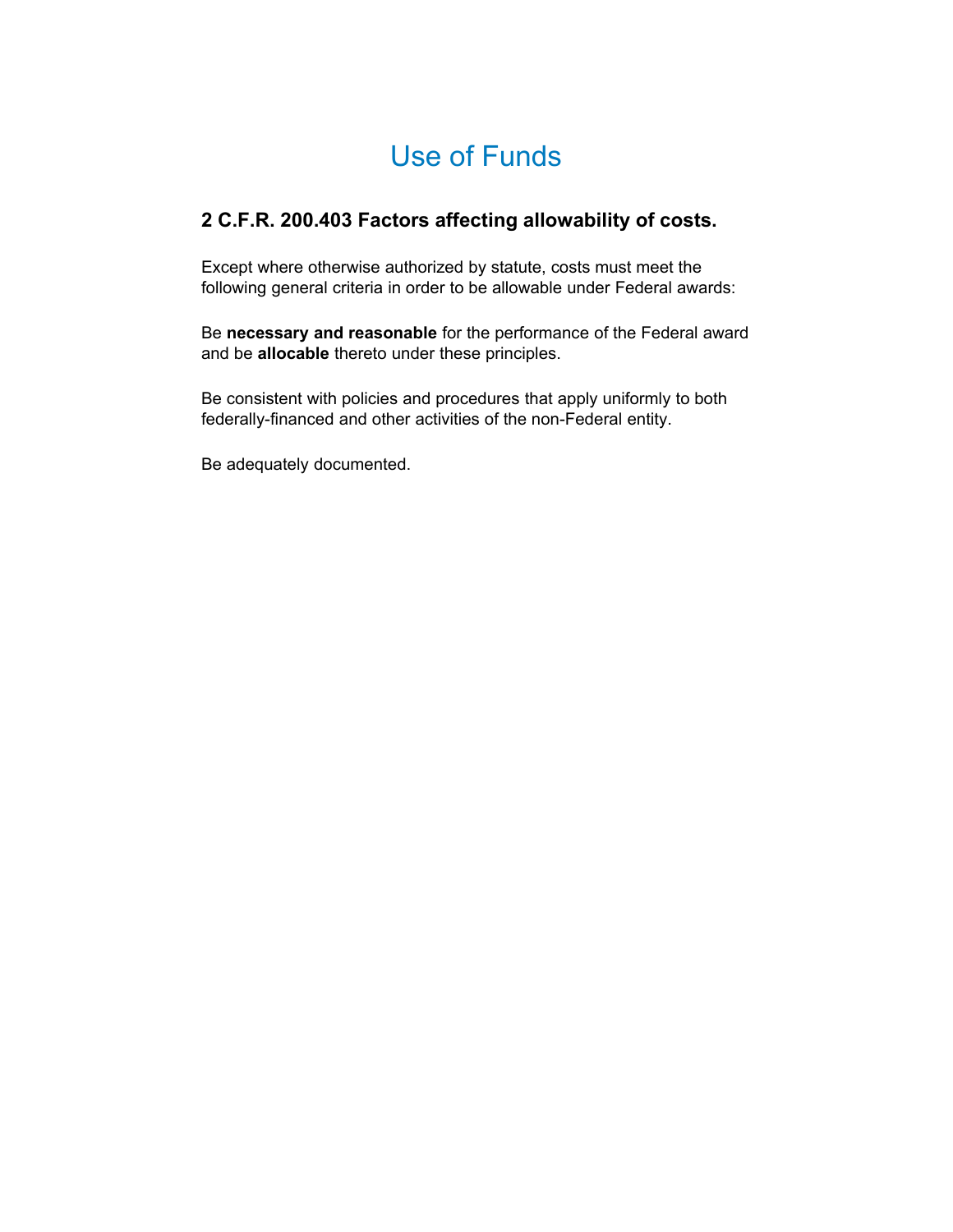#### 2 C.F.R. 200.404 Reasonable Cost

*A cost is reasonable if, in its nature and amount, it does not exceed that which would be incurred by a prudent person under the circumstances prevailing at the time the decision was made to incur the cost.*

In determining reasonableness of a given cost, consideration must be given to:

(a) Whether the cost is of a type generally recognized as ordinary and necessary for the operation…or the proper and efficient performance of the Federal award.

(b) The restraints or requirements imposed by such factors as: sound business practices; arm's-length bargaining; Federal, state, local, tribal, and other laws and regulations; and terms and conditions of the Federal award.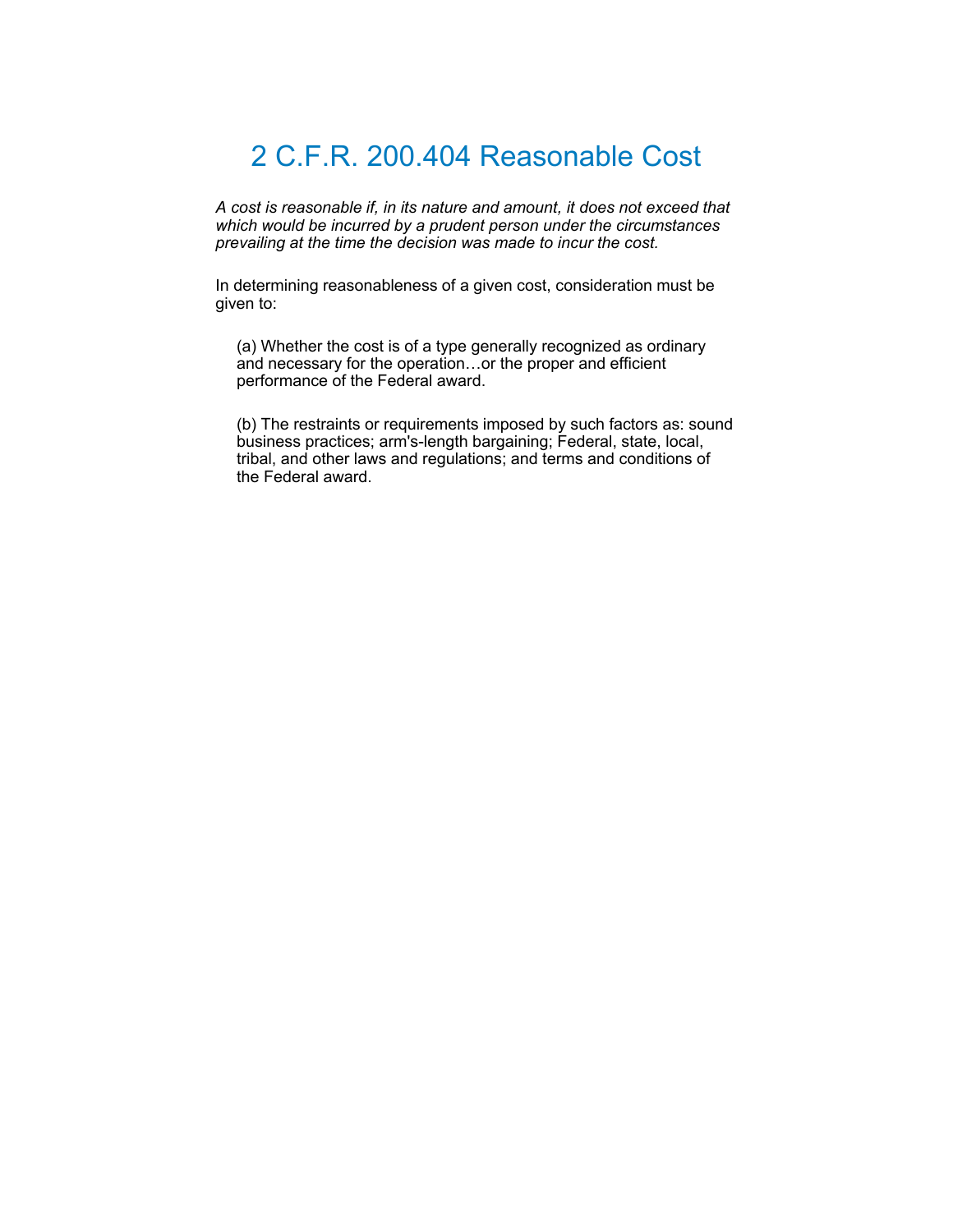### Reasonable

Does not exceed cost incurred by a prudent person in like circumstances:

\$50.00/hour for law enforcement overtime is reasonable.

\$250,000.00 for a Lamborghini patrol car is not reasonable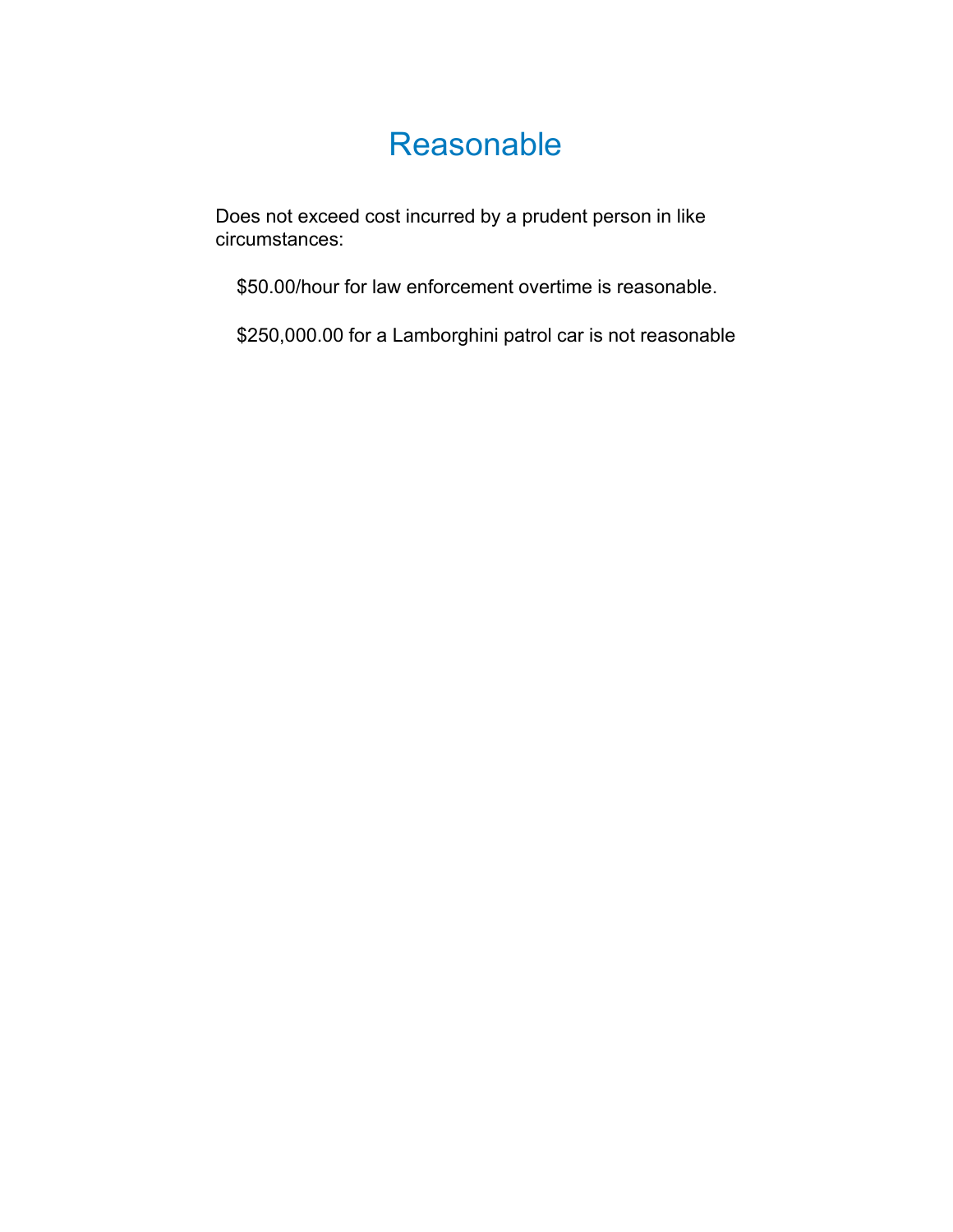### 2 C.F.R. 200.405 Allocable Cost

Allocable:

- (a) A cost is allocable…if the goods or services involved are chargeable or assignable to that Federal award or cost objective in accordance with relative benefits received.
- (b) (1) Is incurred specifically for the Federal award;

(2) Benefits both the Federal award and other work of the non-Federal entity and can be distributed in proportions that may be approximated using reasonable methods; and

(3) Is necessary to the overall operation of the non-Federal entity and is assignable in part to the Federal award in accordance with the principles in this subpart.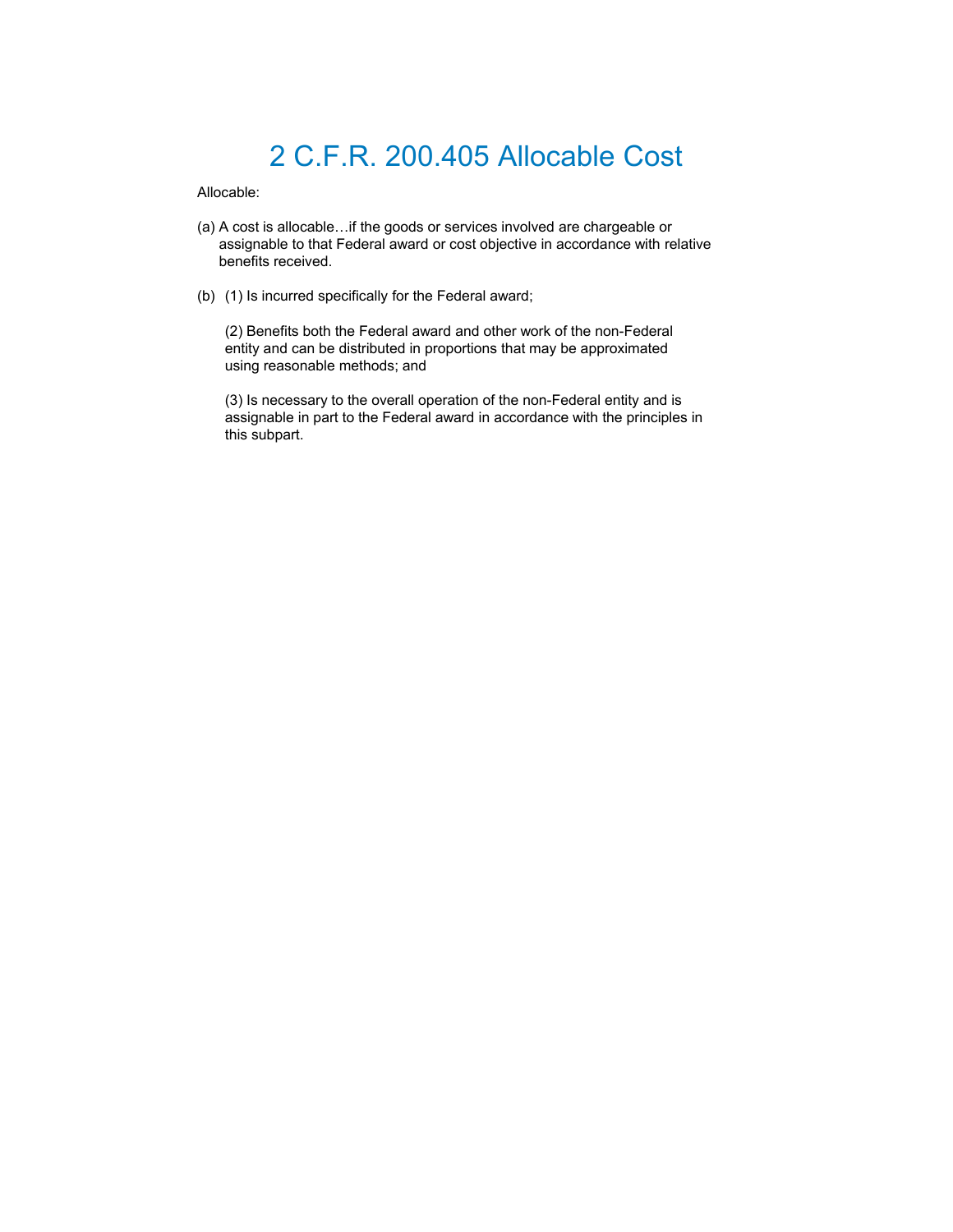### 2 C.F.R. 410 Collection of Unallowable **Costs**

Payments made for costs determined to be unallowable by either the Federal awarding agency, cognizant agency for indirect costs, or pass-through entity…must be refunded (including interest) to the Federal Government.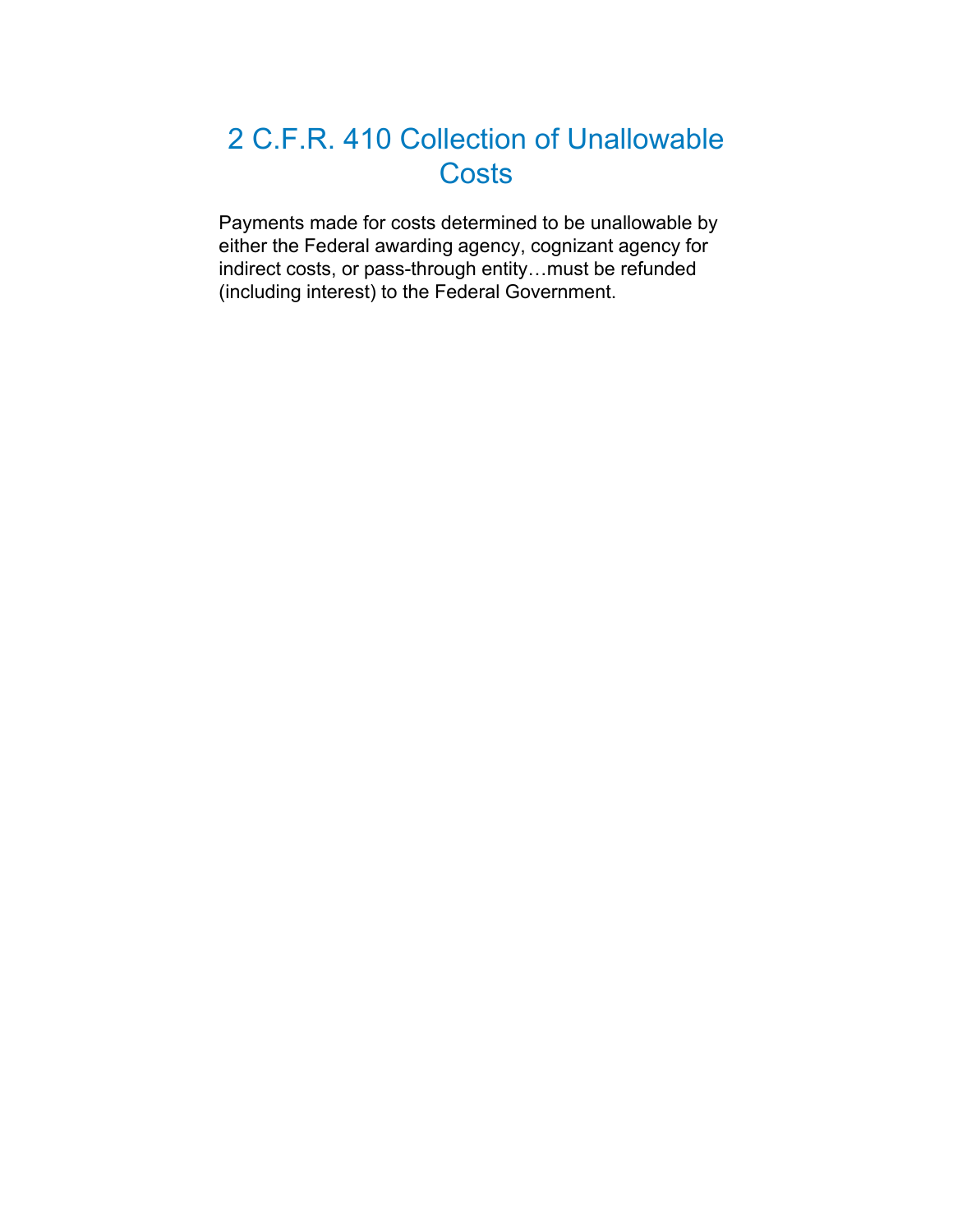### **Equipment**

§ 200.33 Equipment.

Equipment means tangible personal property (including information technology systems) having a useful life of more than one year and a per-unit acquisition cost…or \$5,000. See also….200.58 Information technology systems.

§ 200.58 Information technology systems.

Information technology systems means computing devices, ancillary equipment, **software,** firmware, and similar procedures, services (including support services), and related resources. See also §§ 200.20 Computing devices and 200.33 Equipment.

§*23 C.F.R. 1300.31(d)(1) Equipment with a useful life of more than one year and an acquisition cost of \$5,000 or more shall be subject to the following requirements (1) Purchases shall receive prior written approval from the Regional Administrator.*

## Rule of thumb: Can you do the project without the equipment? Is it integral to the completion or function?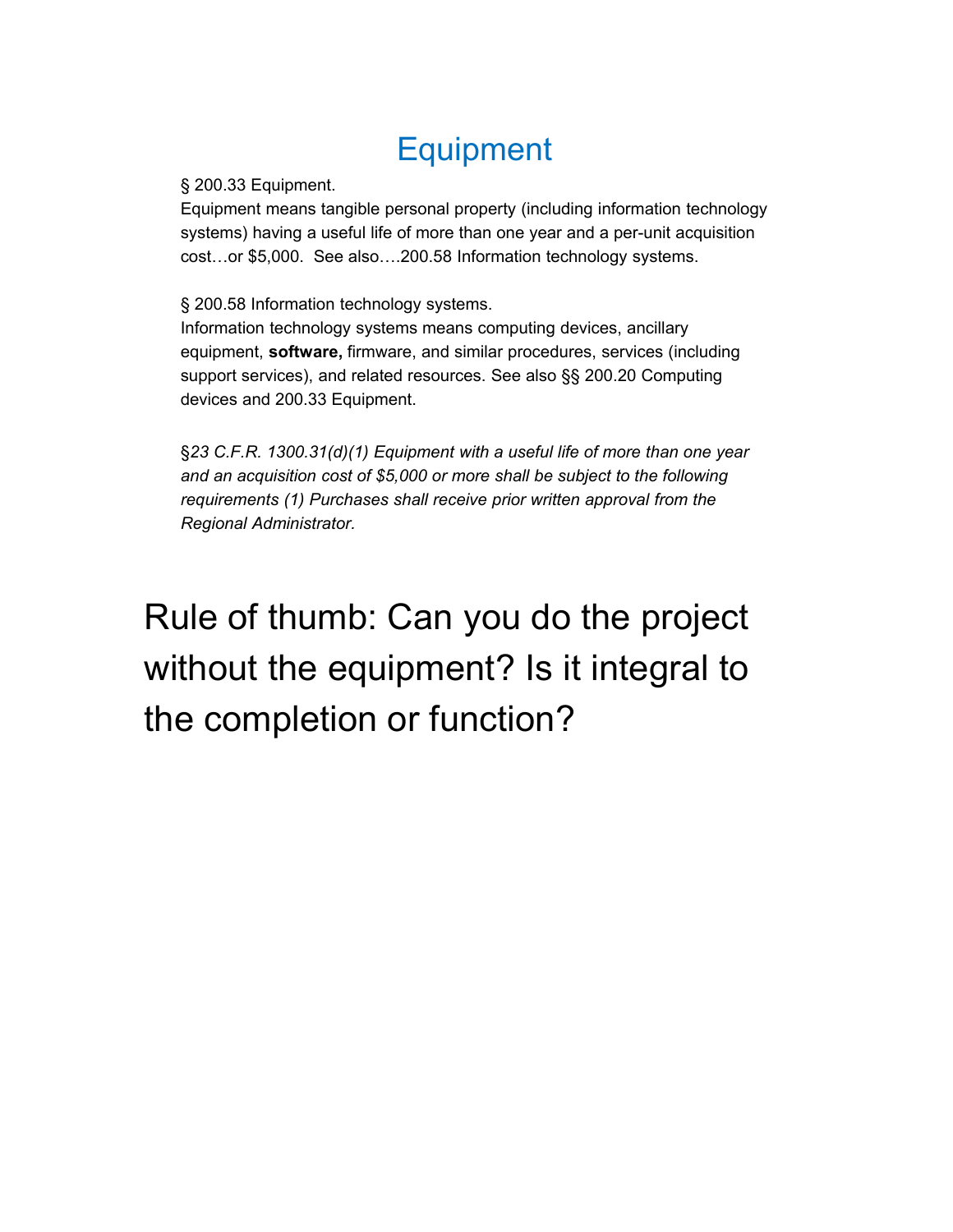### 2 C.F.R. 200.313 Equipment

Can you do the project without the equipment?

Is it integral to the completion or function of the project?

Equipment must be used for the authorized purposes of the project during the period of performance, or until the property is no longer needed for the purposes of the project.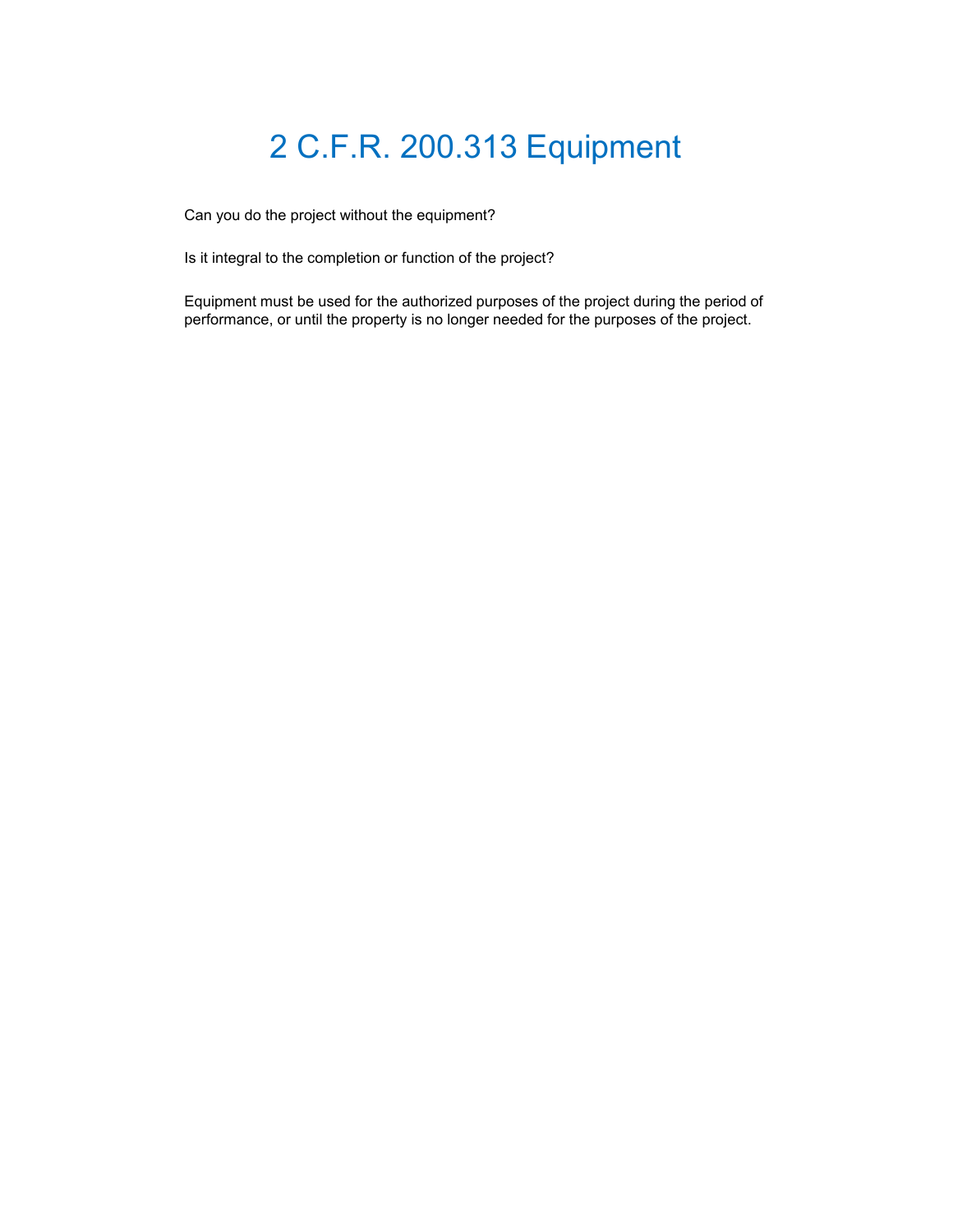#### **Notes: Buy America**

- § 313. Buy America Notwithstanding any other provision of law, the Secretary of Transportation shall not obligate any funds authorized to be appropriated to carry out the Surface Transportation Assistance Act of 1982 (96 Stat. 2097) or this title and administered by the Department of Transportation, unless steel, iron, and manufactured products used in such project are produced in the United States. (we interpret "manufactured products" as "equipment")
- § 200.33 Equipment. Equipment means tangible personal property (including information technology systems) having a useful life of more than one year and a per‐ unit acquisition cost which equals or exceeds the lesser of the capitalization level established by the non‐Federal entity for financial statement purposes, or \$5,000. See also §§ 200.12 Capital assets, 200.20 Computing devices, 200.48 General purpose equipment, 200.58 Information technology systems, 200.89 Special purpose equipment, and 200.94 Supplies.
- § 200.48 General purpose equipment. General purpose equipment means equipment which is not limited to research, medical, scientific or other technical activities. Examples include office equipment and furnishings, modular offices, telephone networks, information technology equipment and systems, air conditioning equipment, reproduction and printing equipment, and motor vehicles. See also Equipment and Special Purpose Equipment.
- § 200.58 Information technology systems. Information technology systems means computing devices, ancillary equipment, software, firmware, and similar procedures, services (including support services), and related resources. See also §§ 200.20 Computing devices and 200.33 Equipment.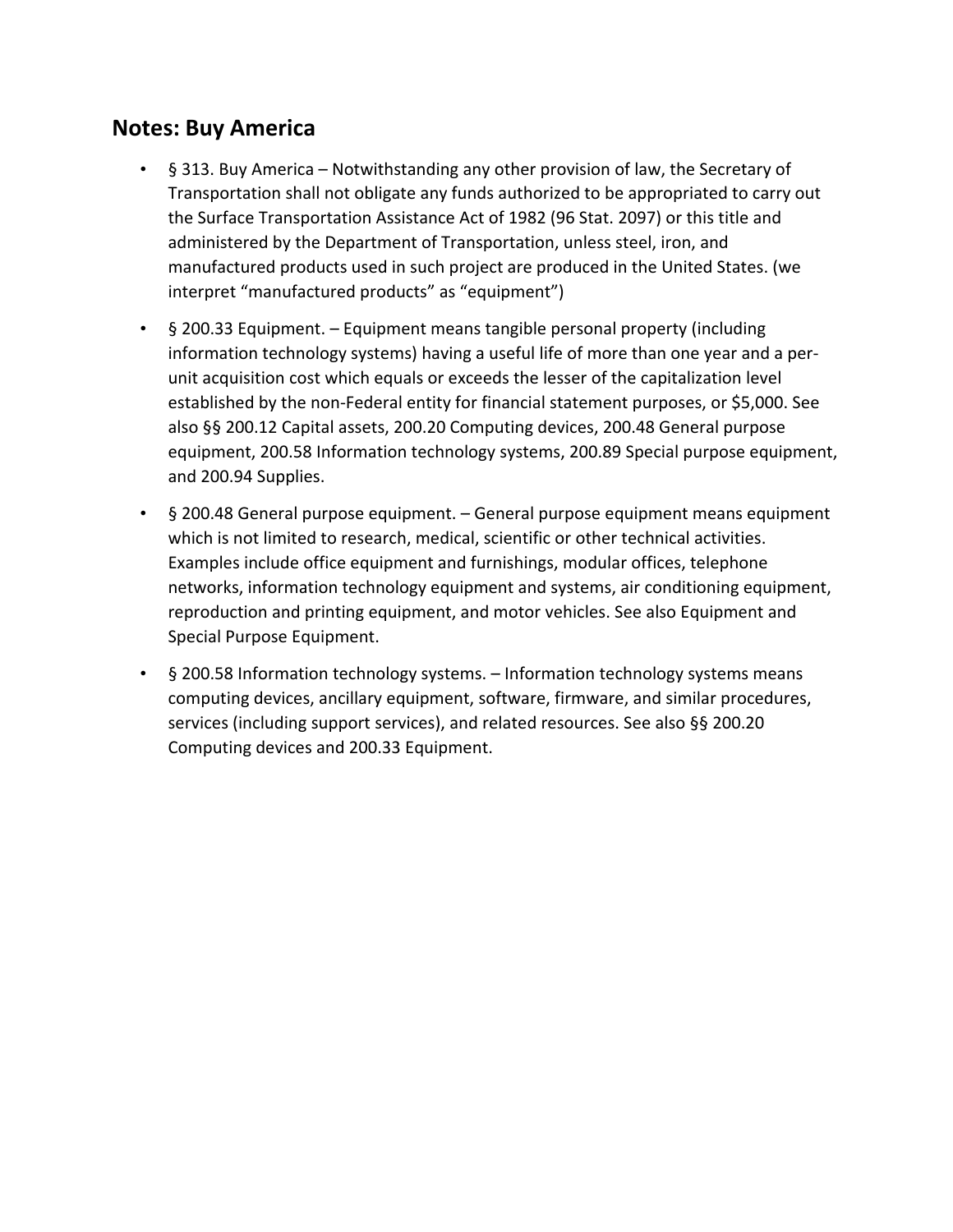# **Equipment**

(d) Management requirements. Procedures for managing equipment (including replacement equipment), whether acquired in whole or in part under a Federal award, until disposition takes place will, as a minimum, meet the following requirements:

(1) Property records must be maintained that include a description of the property, a serial number or other identification number…the source of funding for the property….

(2) A physical inventory of the property must be taken, and the results reconciled with the property records at least once every two years.

(3) A control system must be developed to ensure adequate safeguards to prevent loss, damage, or theft of the property. Any loss, damage, or theft must be investigated.

(4) Maintenance procedures must be put in place to keep the property in good condition.

(5) If the non-Federal entity is authorized or required to sell the property, proper sales procedures must be established to ensure the highest possible return.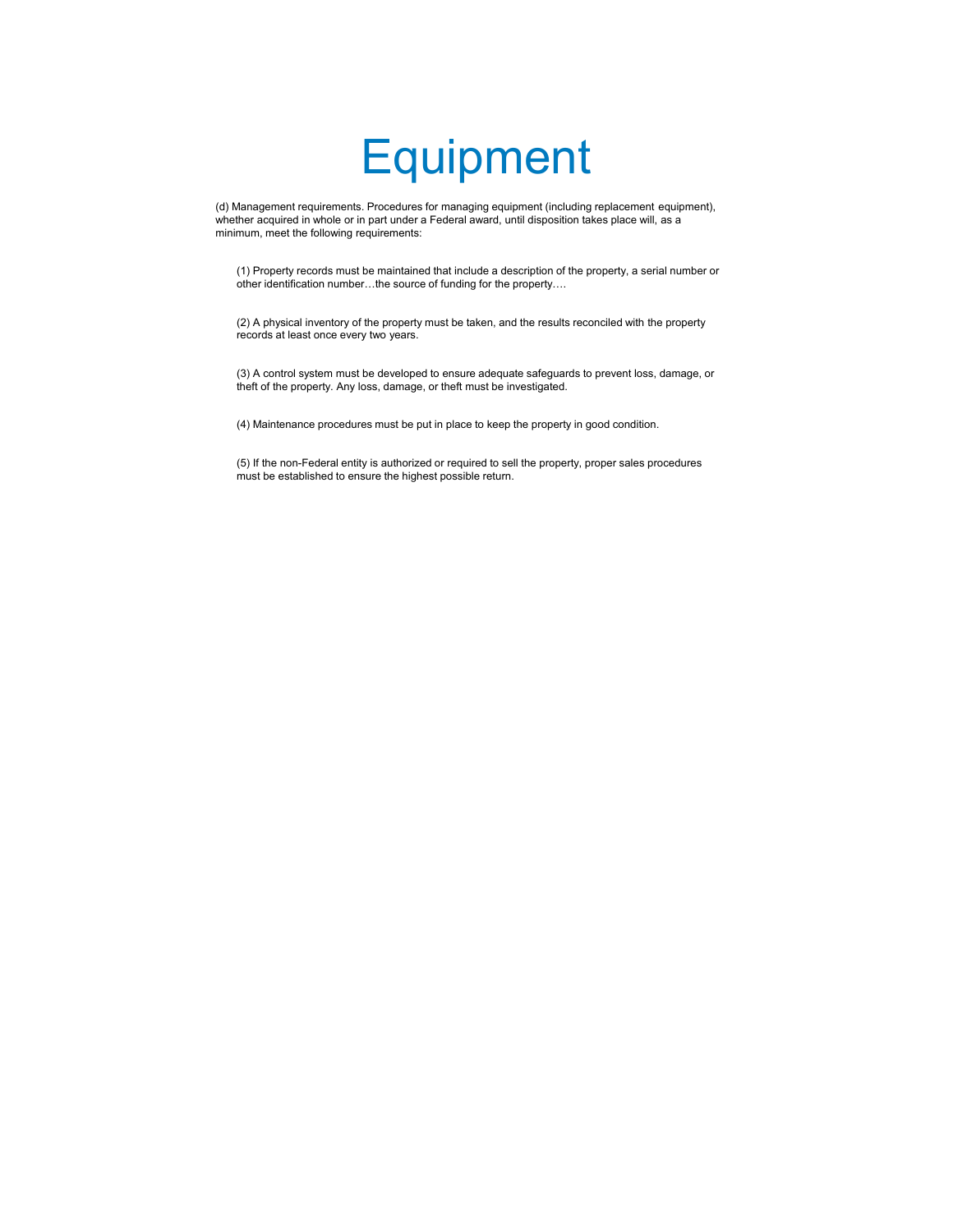### 23 C.F.R. 1300 FAST Act

#### **Current Federal Authorization**

https://www.govinfo.gov/content/pkg/FR-2018-01-25/pdf/2018-01266.pdf

Provides for addition specific guidelines for eligibility and use of grant funds.

Section 402 – provided to the State if annual Highway Safety Plan (HSP) is approved.

Section 405 - Provided if the State meets eligibility requirements.

Oklahoma qualifies for:

402 405 b Occupant Protection 405 c Traffic Records 405 d Impaired Driving 405 f Motorcycle

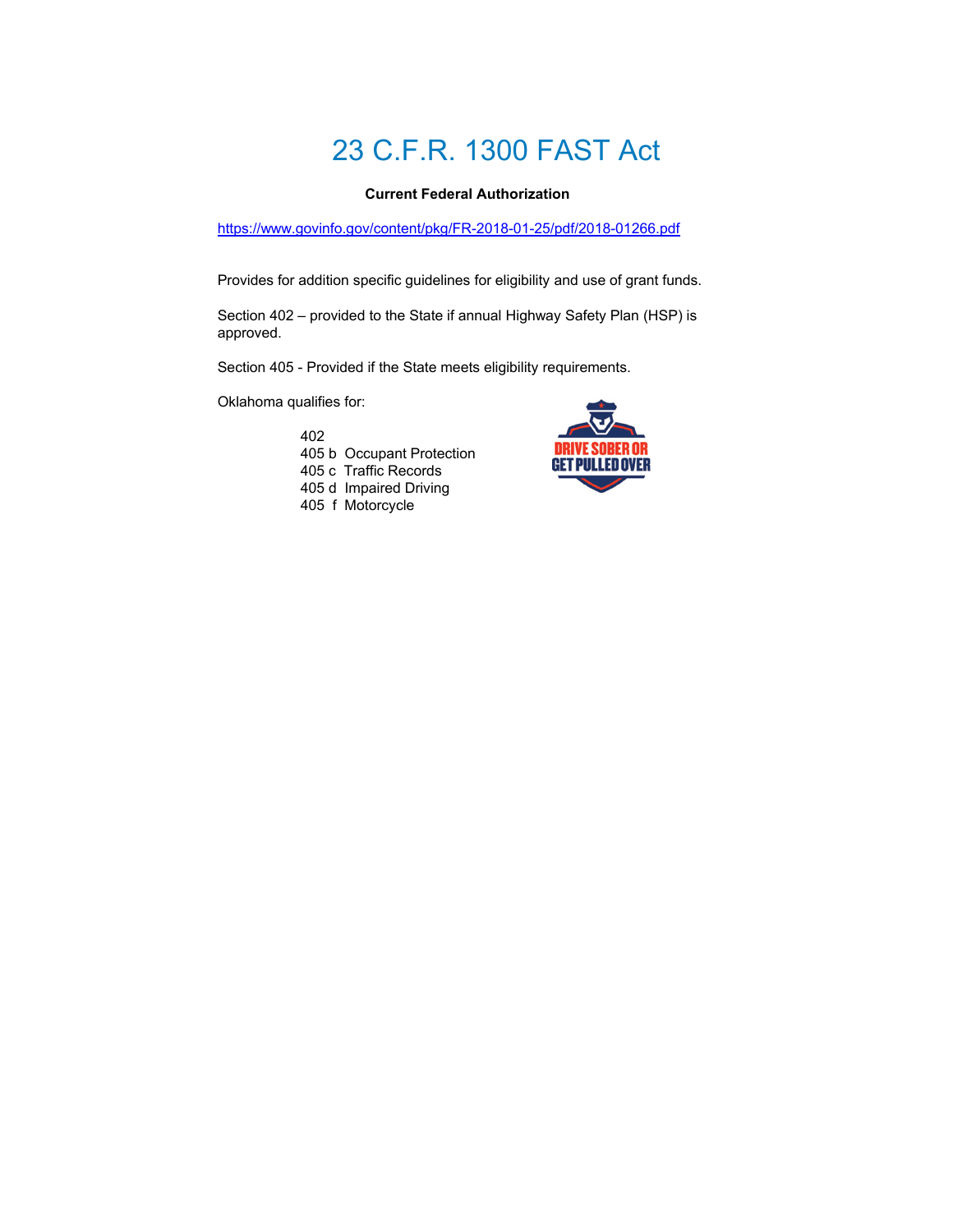402 funds – most flexibility.

Make up most funds received from an individual source.

Used for a variety of purposes in support of traffic safety projects.

Does have limitations:

Any expenditures must be in compliance with 200 Subpart E Cost Principles.

Subject to match, share to local and other requirements.



402 funds have the most flexibility, however, they must still be used in compliance with sub part E and are subject to match and share to local requirements.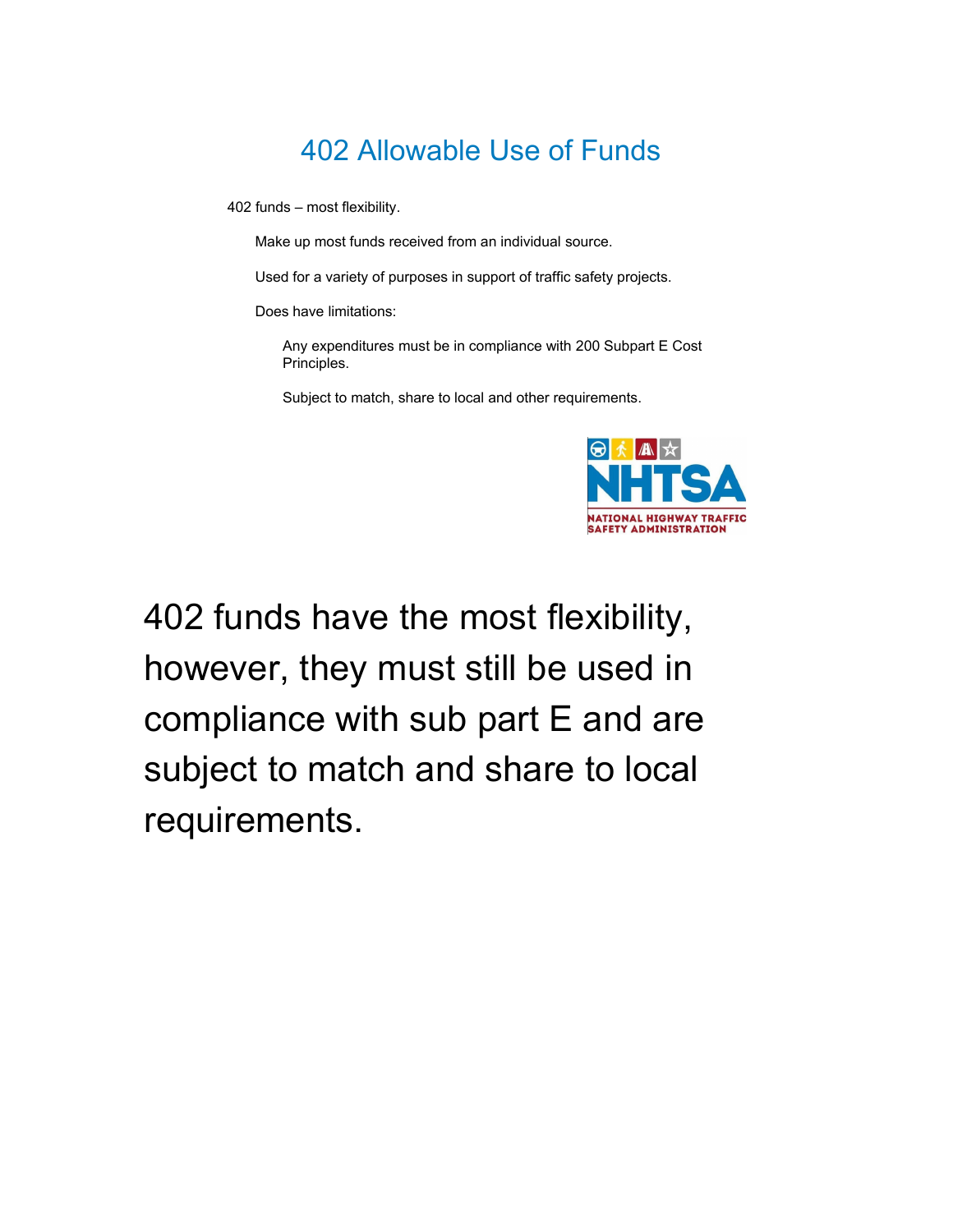#### § 1300.21 Occupant protection grants. (405b)

(f) Use of grant funds—(1) Eligible uses. Except as provided in paragraph (f)(2) of this section, a State may use grant funds awarded under 23 U.S.C. 405(b) for the following programs or purposes only:

(i) To support high-visibility enforcement mobilizations, including paid media that emphasizes publicity for the program, and law enforcement;

(ii) To train occupant protection safety professionals, police officers, fire and emergency medical personnel, educators, and parents concerning all aspects of the use of child restraints and occupant protection;

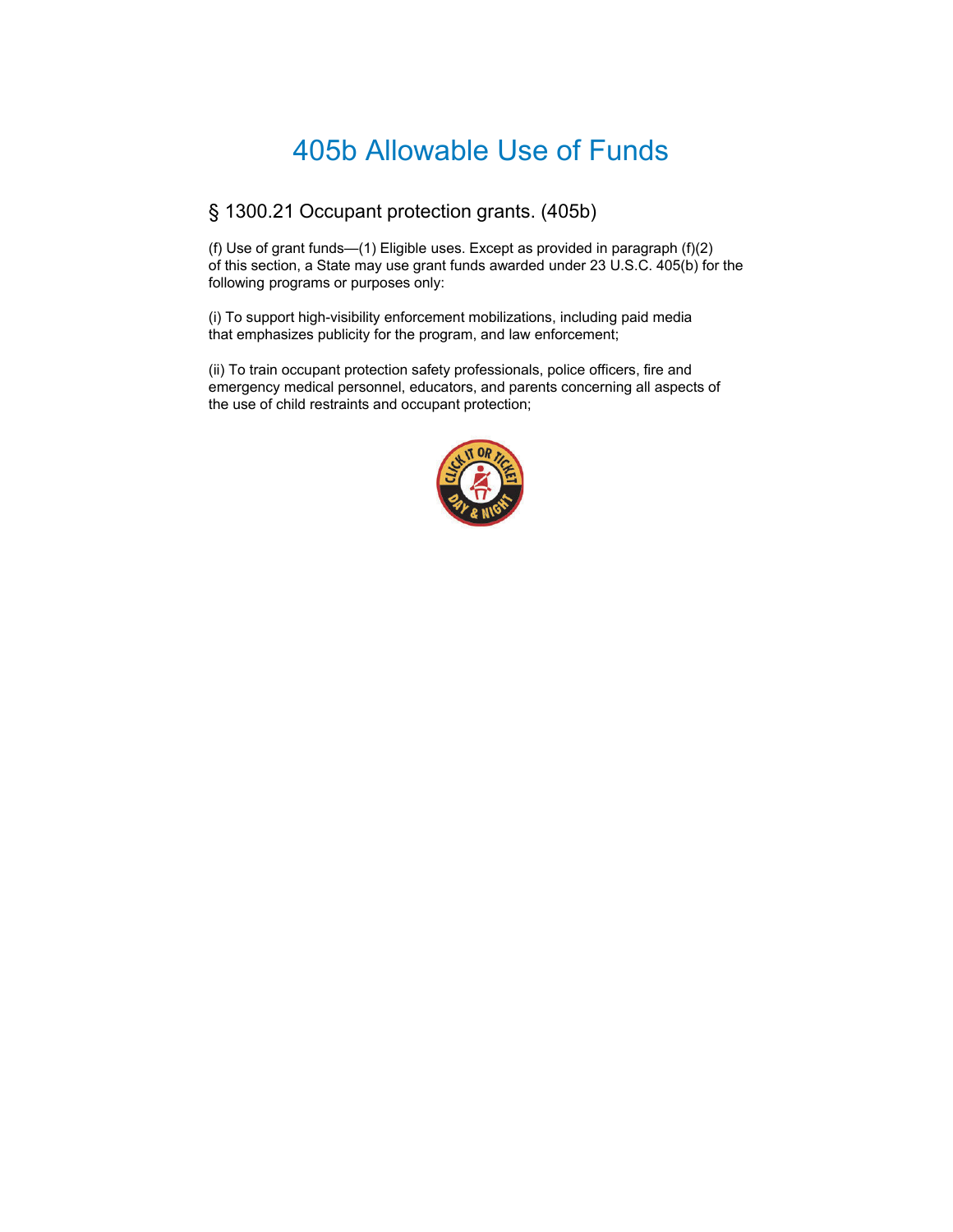- (iii) To educate the public concerning the proper use and installation of child restraints, including related equipment and information systems;
- (iv) To provide community child passenger safety services, including programs about proper seating positions for children and how to reduce the improper use of child restraints;
- (vi) To purchase and distribute child restraints to low-income families, provided that not more than five percent of the funds received in a fiscal year are used for such purpose.

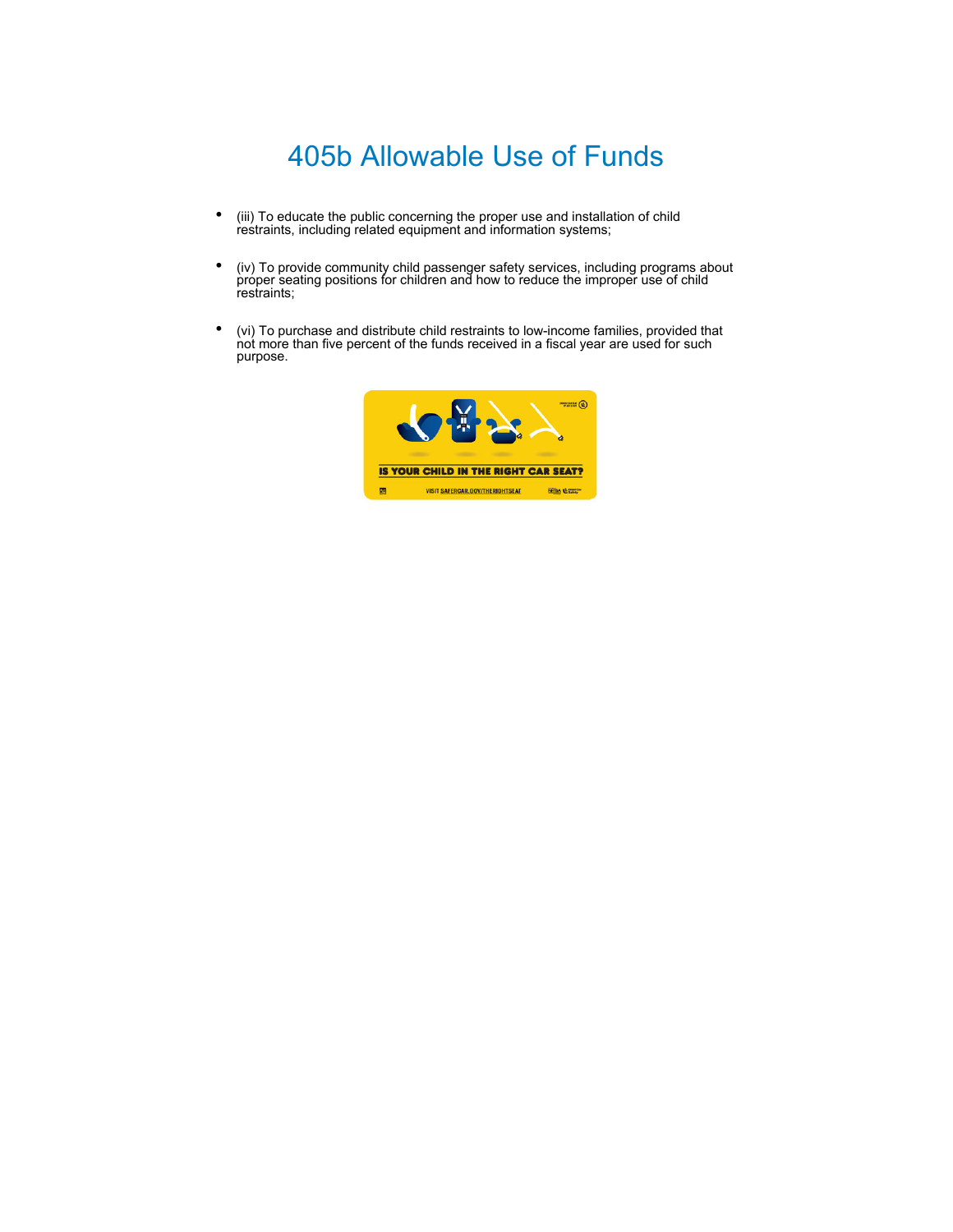§ 1300.22 State Traffic safety information system improvements grants – Traffic Records 405c

(d) Use of grant funds. A State may use grant funds awarded under 23 U.S.C. 405(c) to make quantifiable, measurable progress improvements in the accuracy, completeness, timeliness, uniformity, accessibility or integration of data in a core highway safety database.

See DOT HS 811 441 Model Performance Measures for State Traffic Records Systems

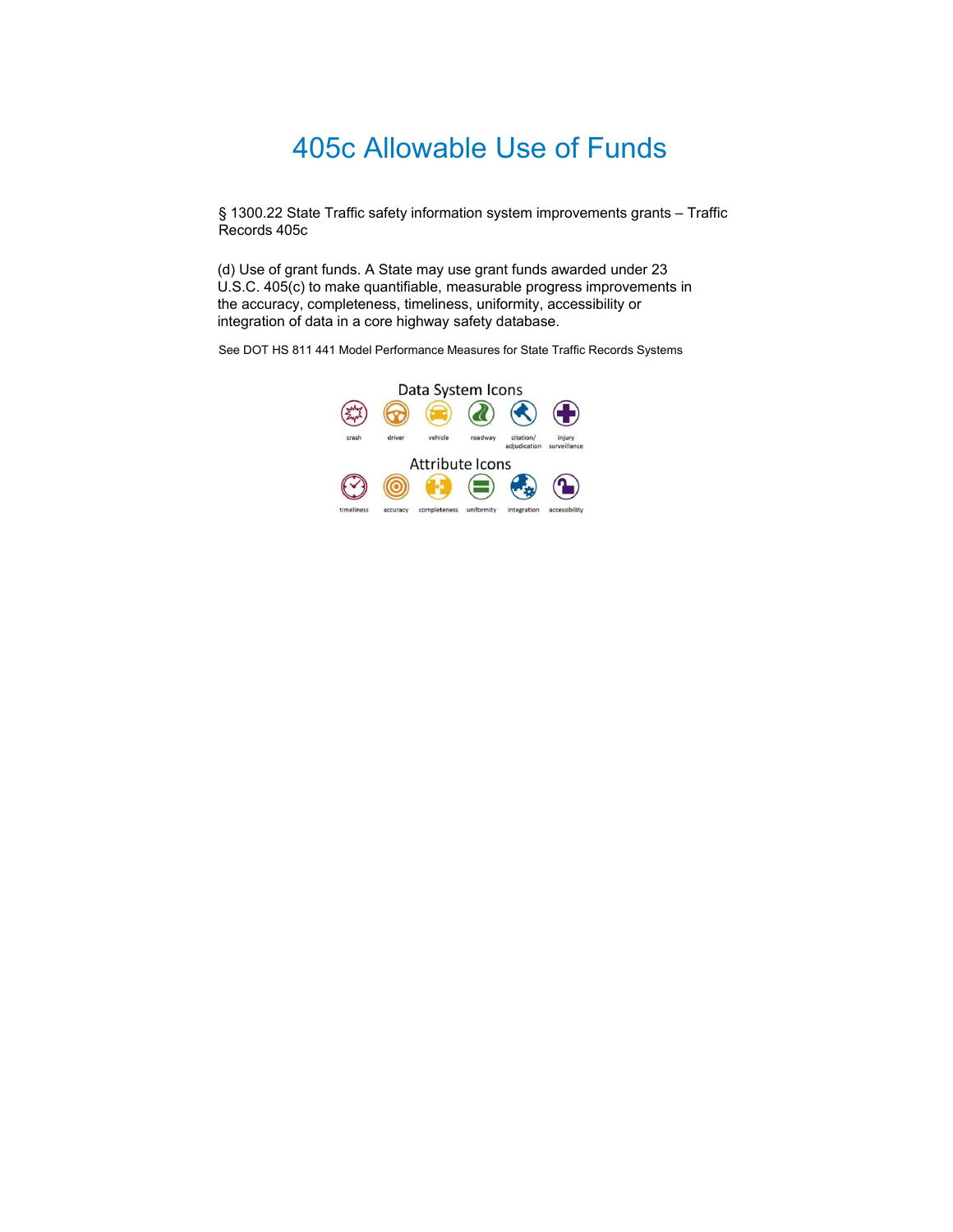§ 1300.23 Impaired driving countermeasures grants. (405d)

Use of grant funds—(1) Eligible uses. Except as provided in paragraphs (j)(2) through (5) of this section, a State may use grant funds awarded under 23 U.S.C. 405(d) only for the following programs:

(i) High-visibility enforcement efforts;

(ii) Hiring a full-time or part-time impaired driving coordinator of the State's activities to address the enforcement and adjudication of laws regarding driving while impaired by alcohol, drugs or the combination of alcohol and drugs;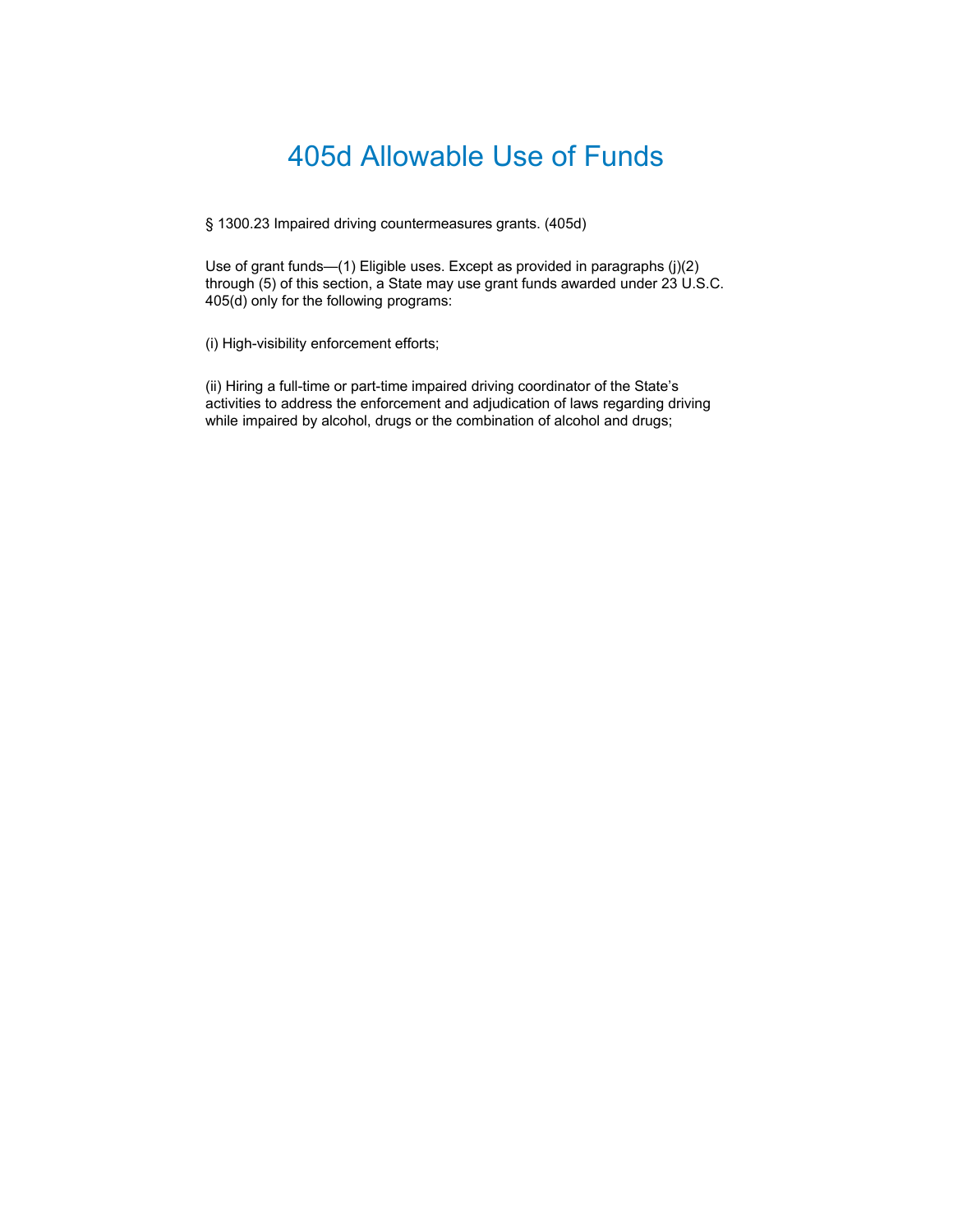(iii) Court support of high-visibility enforcement efforts, training and education of criminal justice professionals (including law enforcement, prosecutors, judges, and probation officers) to assist such professionals in handling impaired driving cases, hiring traffic safety resource prosecutors, hiring judicial outreach liaisons, and establishing driving while intoxicated courts;

(iv) Alcohol ignition interlock programs;

(v) Improving blood-alcohol concentration testing and reporting;

(vi) Paid and earned media in support of high-visibility enforcement of impaired driving laws, and conducting standardized field sobriety training, advanced roadside impaired driving evaluation training, and drug recognition expert training for law enforcement, and equipment and related expenditures used in connection with impaired driving enforcement;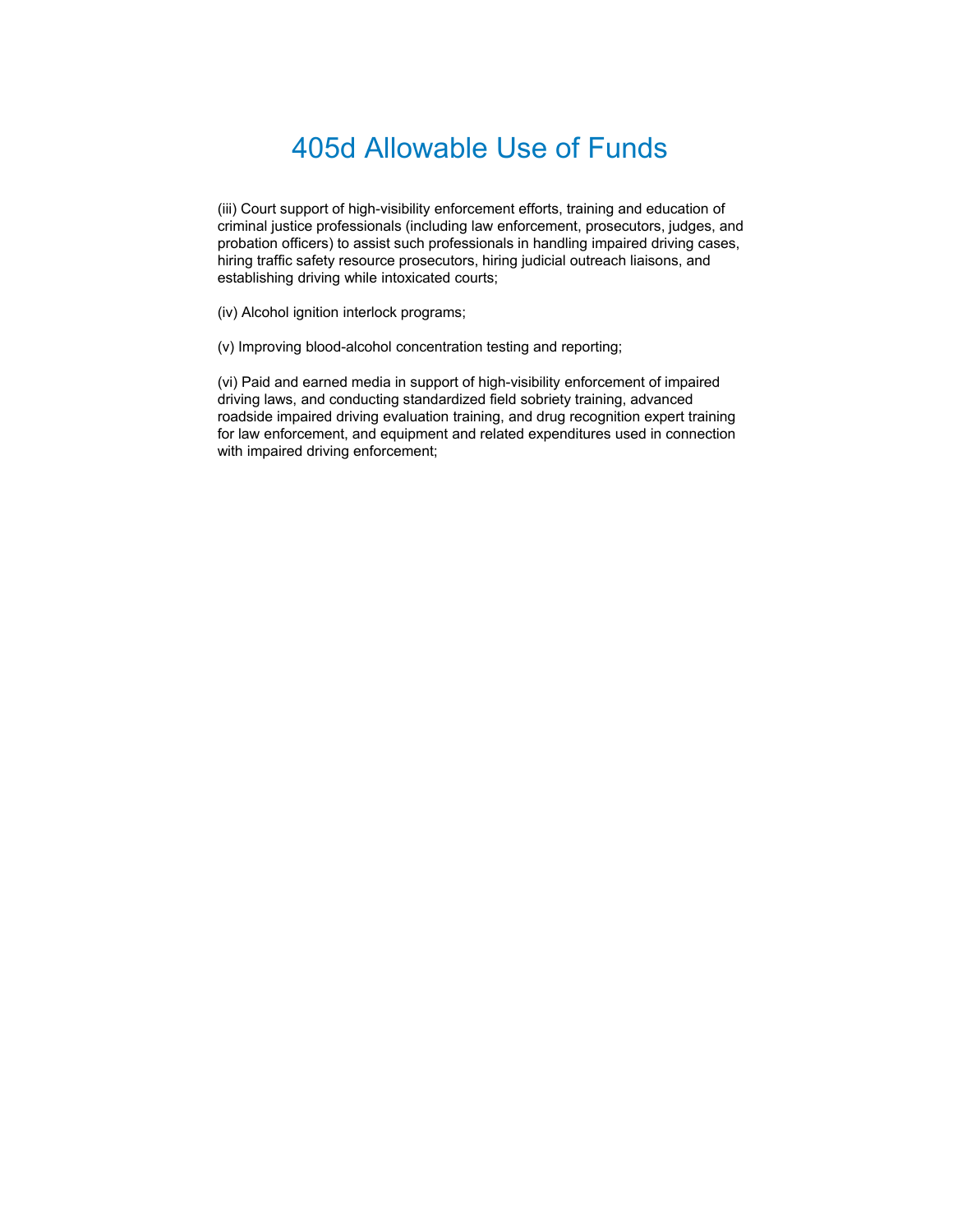(vii) Training on the use of alcohol and drug screening and brief intervention;

(viii) Training for and implementation of impaired driving assessment programs or other tools designed to increase the probability of identifying the recidivism risk of a person convicted of driving under the influence of alcohol, drugs, or a combination of alcohol and drugs and to determine the most effective mental health or substance abuse treatment or sanction that will reduce such risk;

(ix) Developing impaired driving information systems; or

(x) Costs associated with a 24-7 sobriety program.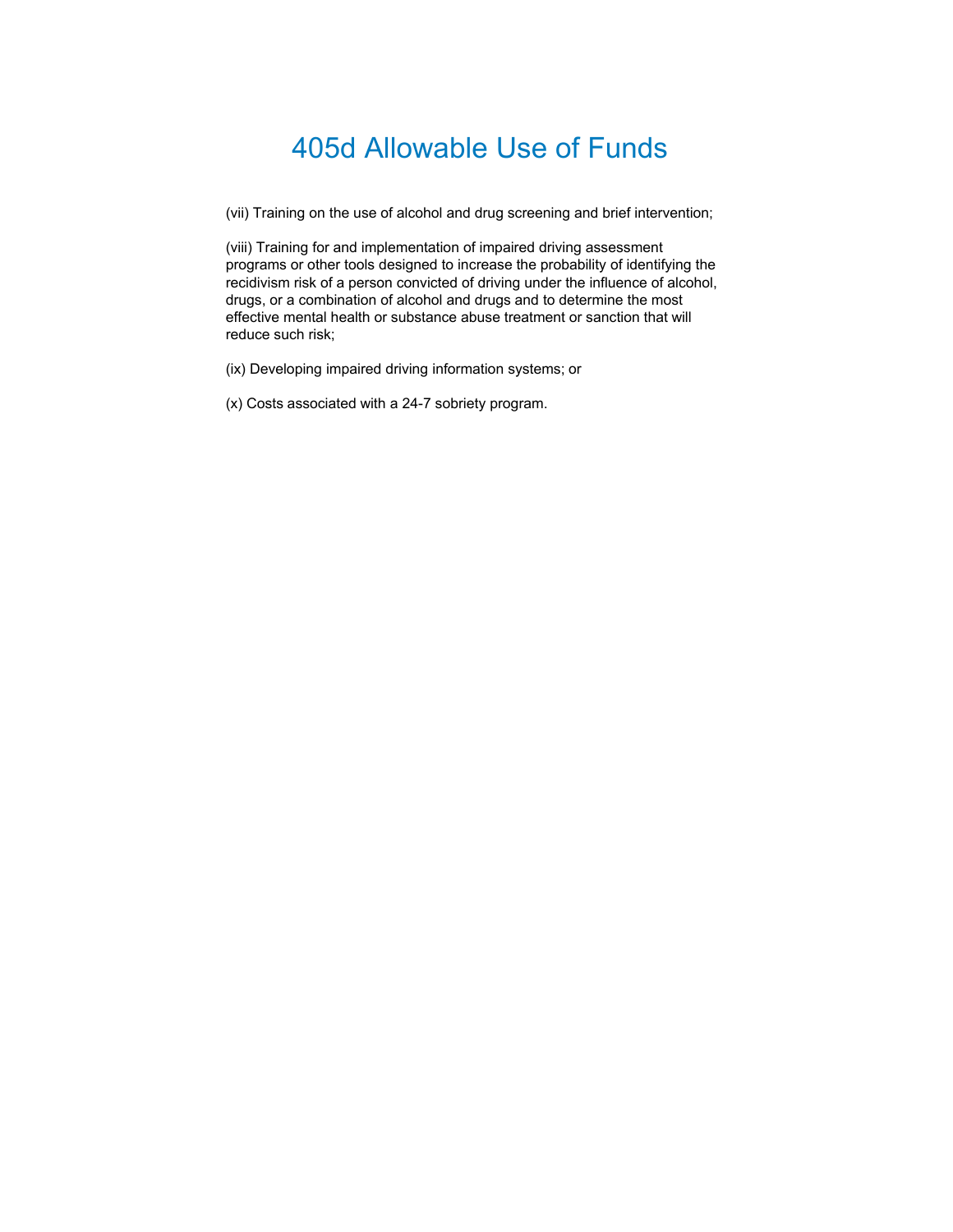#### **(3) Special rule—mid-range States.**

*Notwithstanding paragraph (j)(1) of this section, a State that qualifies for grant funds as a mid-range State may elect to use grant funds awarded under 23 U.S.C. 405(d) for programs designed to reduce impaired driving based on problem identification in accordance with § 1300.11, provided the State receives advance approval from NHTSA.*

*Is Oklahoma a mid-range State for these purposes?*

*Yes –*

*Mid-range State means a State that has an average impaired driving fatality rate that is higher than 0.30 and lower than 0.60.*

Alcohol-Impaired Driving Fatalities\*\*:

#### Oklahoma, U.S. and Best State Total Fatalities Alcohol-Impaired Driving Fatalities (BAC<br>in all Crashes = .08+) Number ercent<sup>1</sup> Per 100 Million 170  $\overline{26}$ 015 Oklahoma 645 0.36 US<br>Best Sta 35,484  $10,280$  $\frac{29}{16}$  $\frac{0.33}{0.14}$ 687<br>37,806 186 27 0.3 US<br>Best State 10,967 29  $0.35$  $\overline{19}$  $\frac{0.16}{0.33}$ Oklahoma<br>US<br>Best State  $\frac{657}{37,473}$  $\frac{161}{10,880}$  $\frac{0.34}{0.14}$ Boot State<br>US<br>Best State 655 147  $0.32$ 36,835 10,710  $0.3$  $\frac{0.33}{0.16}$ <br>0.35<br>0.31  $\frac{1}{19}$ 9 Oklahoma<br>US<br>Best State\*  $\frac{640}{36,096}$  $\frac{154}{10,142}$  $\frac{24}{28}$  $16$  $0.12$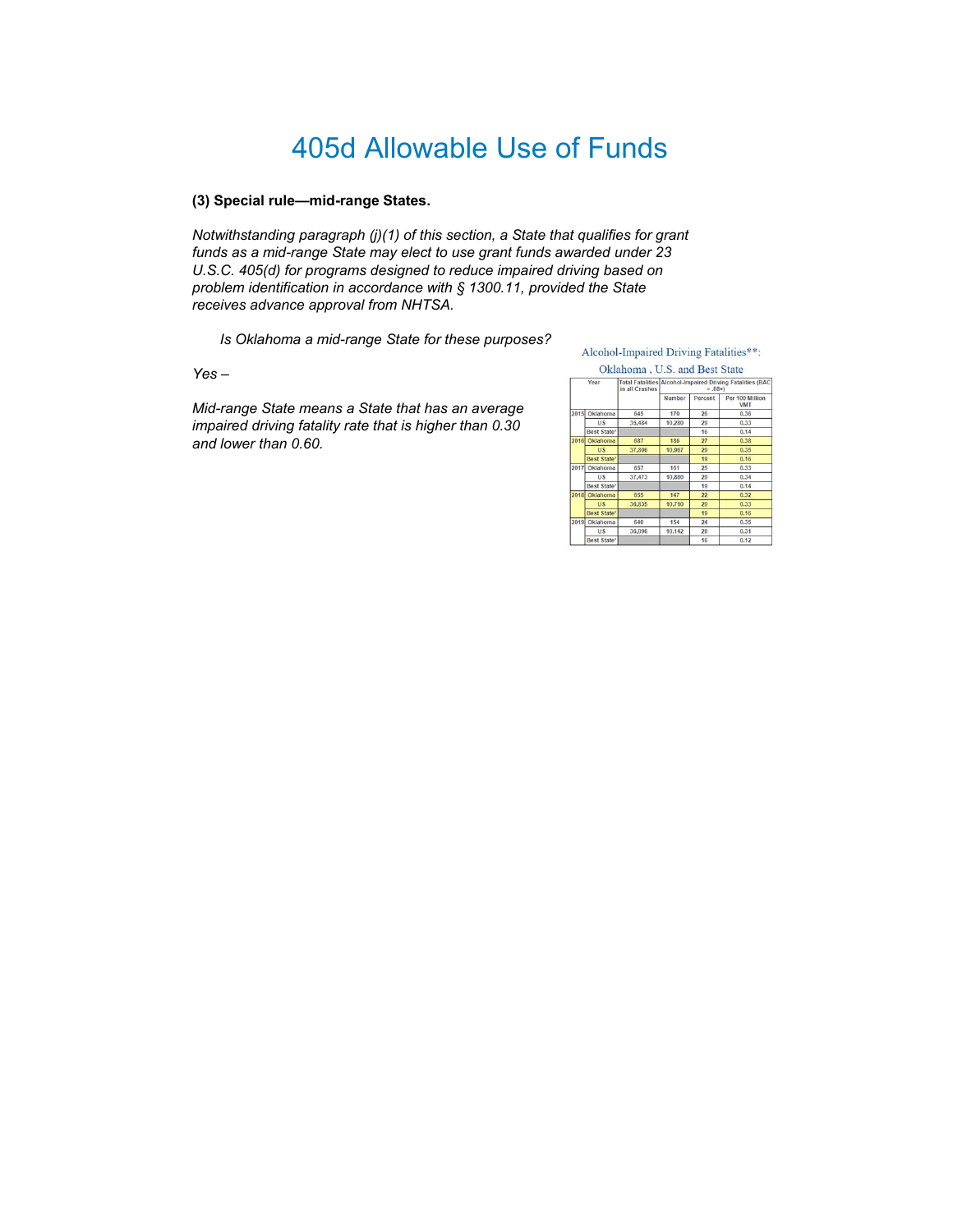§ 1300.25 Motorcyclist safety grants (405f)

(l) Use of grant funds—(1) Eligible uses. Except as provided in paragraph (l)(2) of this section, a State may use grant funds awarded under 23 U.S.C. 405(f) only for motorcyclist safety training and motorcyclist awareness programs, including—

(i) Improvements to motorcyclist safety training curricula;

(ii) Improvements in program delivery of motorcycle training to both urban and rural areas, including—

(A) Procurement or repair of practice motorcycles;

(B) Instructional materials;

(C) Mobile training units; and

(D) Leasing or purchasing facilities for closed-course motorcycle skill training;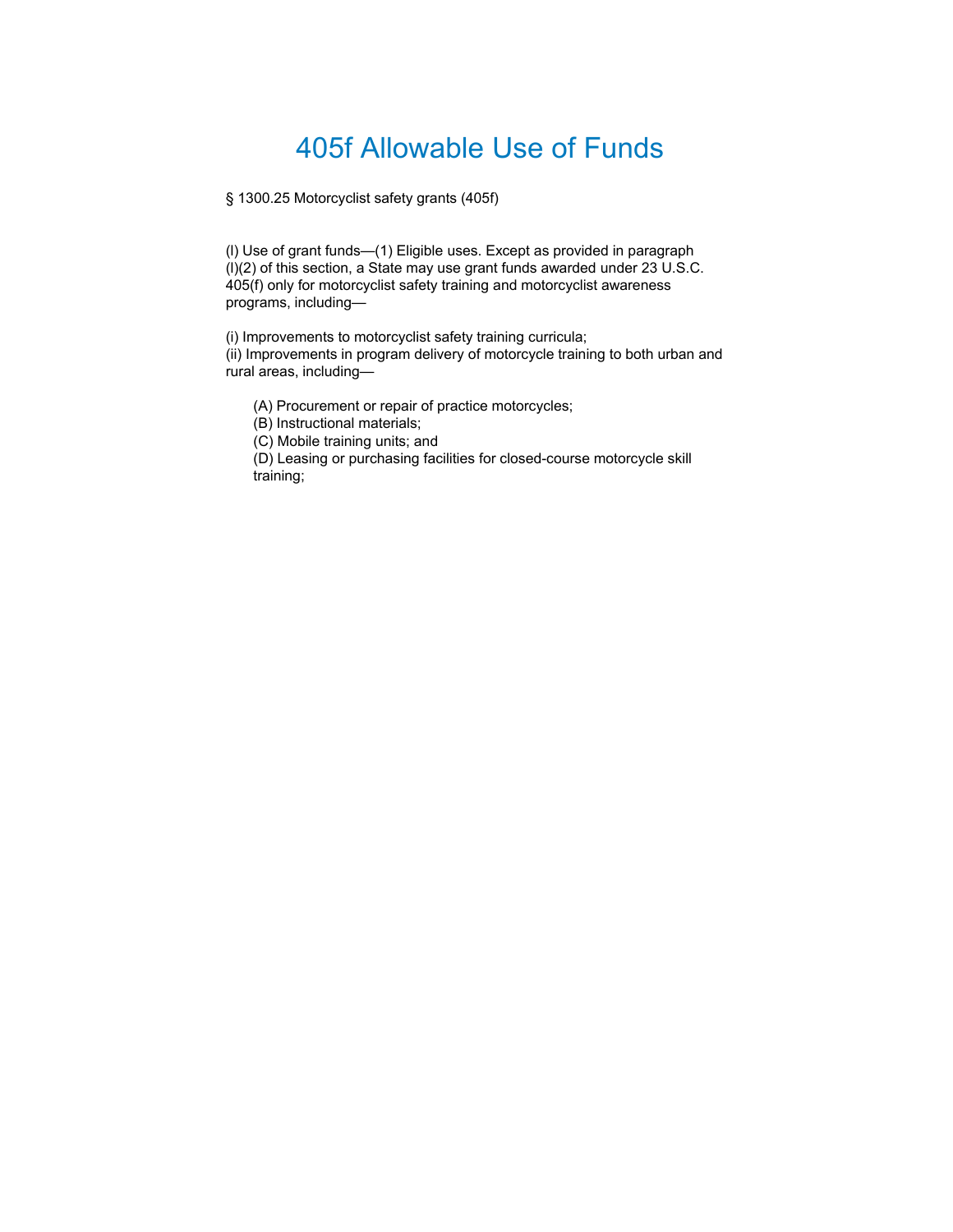(iii) Measures designed to increase the recruitment or retention of motorcyclist safety training instructors; or

(iv) Public awareness, public service announcements, and other outreach programs to enhance driver awareness of motorcyclists, including "share-theroad" safety messages developed using Share-the-Road model language available on NHTSA's website at http://www.trafficsafetymarketing.gov.